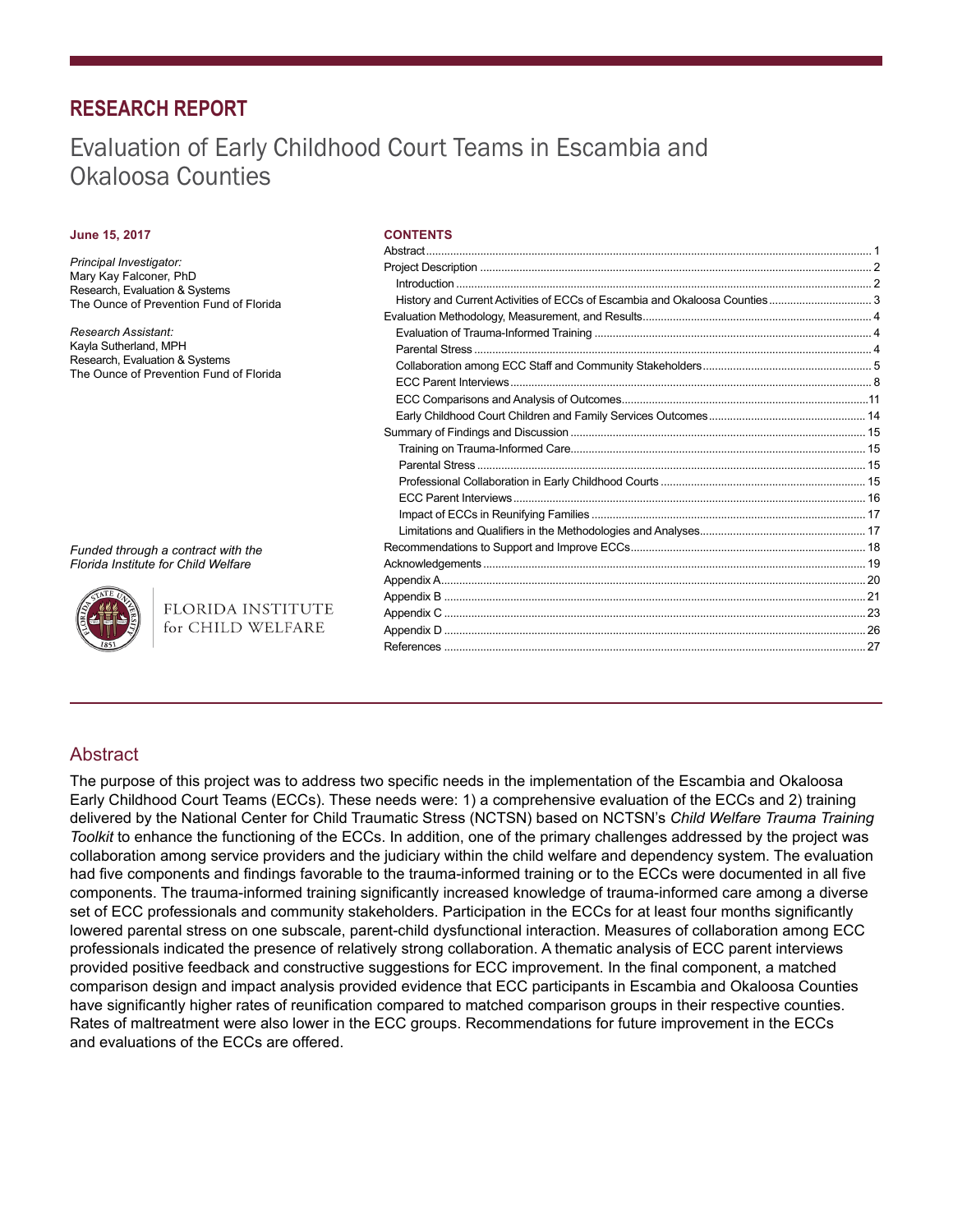# Project Description

# **Introduction**

The purpose of this project was to address two specific needs in the implementation of the Escambia and Okaloosa Early Childhood Court Teams (ECC or Team). These needs were an evaluation of the ECCs and training to enhance the functioning of the ECCs. In addition to funding a comprehensive evaluation, a portion of the grant funds was allocated to host a live training delivered by the National Center for Child Traumatic Stress (NCTSN) and based on NCTSN's *Child Welfare Trauma Training Toolkit*. 1

One of the primary problems addressed by the project was the lack of coordination among service providers and the judiciary within the child welfare and dependency system. This project did not address the fidelity of the early childhood court models in either county.

Some of the goals and objectives for this project corresponded with the categories for the Child and Family Services Review (CFSR) outcomes, which are federally mandated by the U.S. Administration of Children and Families for the Florida Department of Children and Families (DCF) to pursue. However, it should be clarified that the operationalization of the measures used in this evaluation were not consistent with those used in the federal mandate. One additional item examined was an increase in the knowledge of ECC members about the impact of traumatic stress. This outcome was related to the trauma-informed care training that was funded and delivered as part of this project. A summary of the goals and objectives is presented below:

- **1. Safety: Children are first and foremost protected from abuse and neglect.** Maltreatment of children during the 2013-2016 time period was measured for the ECCs and non-ECC comparison groups. These measures included verified and not substantiated findings as well as child deaths. It was hypothesized that the ECC children would have lower rates of maltreatment than the non-ECC comparison groups.
- **2. Permanency: Children have permanency and stability in their living situations.** The length of time between child removal and discharge dates was examined for ECCs and non-ECC groups during the 2013-2016 time period. It was hypothesized that the ECC children would have a shorter length of time between removal and discharge than the non-ECC comparison groups. The impact of ECC on reunification was also examined. It was hypothesized that the ECC children would have a higher rate of reunification compared to the non-ECC children. Depending on the availability of data, examination of the number of placements and number of parent-child visits was also proposed.
- **3. Child and Family Well-Being: Families have enhanced capacity to provide for their children's needs.** Parental stress among the ECC participants was examined. It was hypothesized that ECC parents would have improved stress scores on the Parenting Stress Index-Short Form after four months participating in the ECC.
- **4. Knowledge of Traumatic Stress: ECC professional staff and community stakeholders will benefit from training on traumatic stress**.The impact of the training on trauma-informed care was examined. It was hypothesized that mean scores on a self-report knowledge inventory would increase by at least 10 percent from pre-test to post-test.

The target population served by the ECCs was families subject to the jurisdiction of the dependency courts (First Judicial Circuit) in Escambia and Okaloosa Counties due to child maltreatment. The victim of maltreatment is between the ages of zero and three and the child has been removed from the home. The ECCs are teams of stakeholders convened by judges with jurisdiction over the dependency cases in Escambia and Okaloosa Counties. Stakeholders include professionals at the regional community-based care (CBC) lead agency, other child welfare service providers, and Guardians ad Litem (GAL). The target population for the NCTSN training proposed for this project consisted of all professional members of these ECCs as well as other community stakeholders.

This evaluation was comprehensive and incorporated five major components:

- 1. The first component was a pre-post comparison using a self-report inventory to determine whether ECC professionals and community stakeholders' knowledge of the impact of traumatic stress increased after participating in live training on trauma-informed care.
- 2. The second component was a pre-post comparison of a self-report inventory to determine whether parental stress (as measured by the Parenting Stress Index – Short Form) changed over the first four months of ECC participation.
- 3. The third component included a collaboration survey of ECC staff and community stakeholders and an analysis of the survey data.
- 4. The fourth component included twelve ECC parent interviews with a qualitative thematic analysis of the data obtained in these interviews.
- 5. The fifth and final component used a matched comparison design with families served by the Escambia and Okaloosa ECCs as the intervention groups to measure the impact of ECCs on reunification.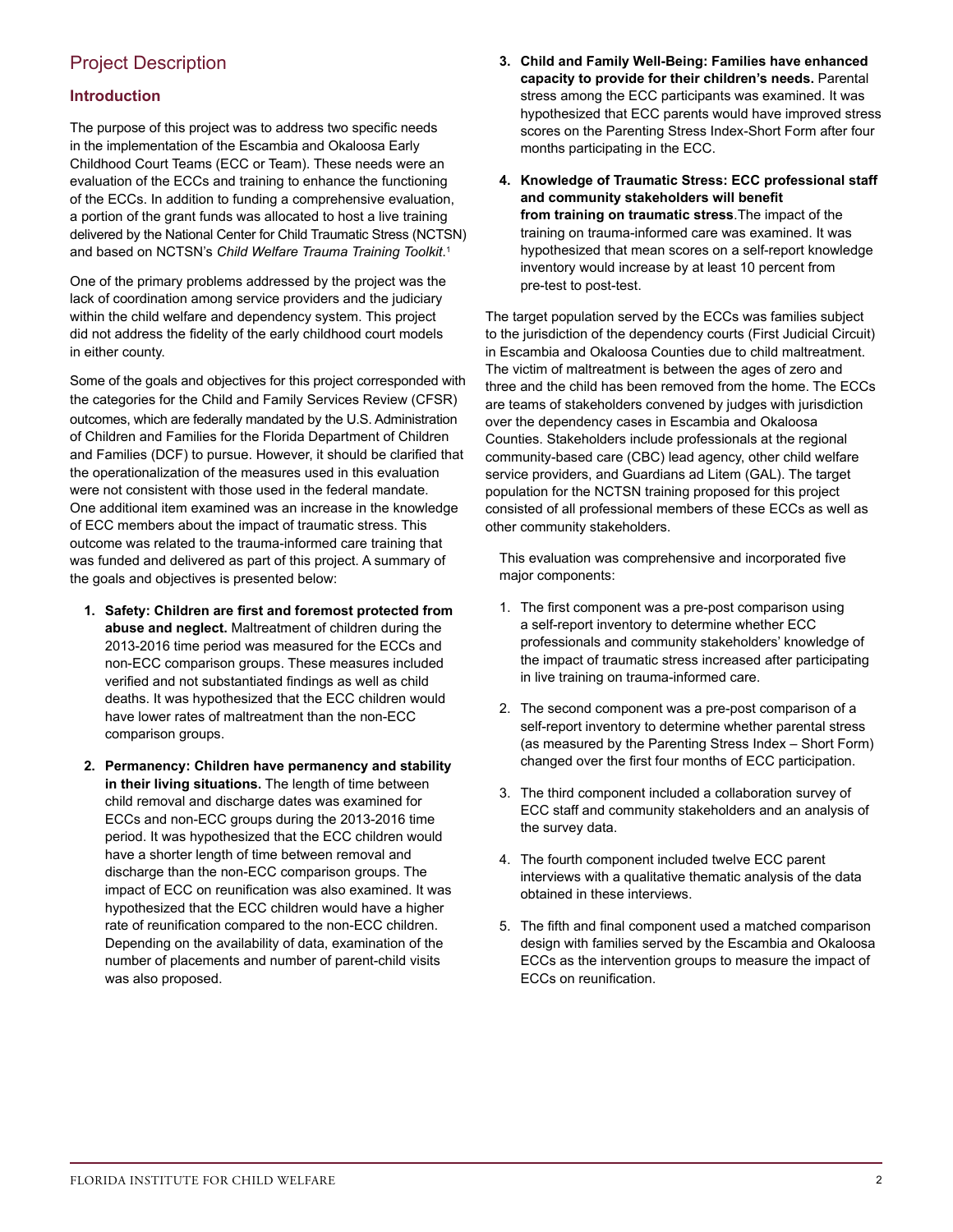# **History and Current Activities of the Early Childhood Court Teams of Escambia and Okaloosa Counties**

The goal of Florida's Early Childhood Court Teams is to improve child safety and well-being, heal trauma and repair the parent/child relationship, expedite permanency, prevent recurrence of maltreatment, and stop the intergenerational cycle of abuse/neglect/violence. To that end, Florida's Early Childhood Court has 15 specific core components:

- Judicial Leadership
- Trauma Lens
- Central Role of Infant Mental Health Specialist & Child-Parent Psychotherapy
- Continuum of Behavioral Health Services
- Collaborative Court Team
- Community Coordinator
- Cross Agency Training
- Developmental Support for the Child/Parent
- Parent Education and Support
- Placement Stability and Concurrent Planning
- Monthly Family Team Meetings
- Parent-Child Contact (Family Time / Visitation)
- Co-parenting
- Evaluation
- Funding and Sustainability

The ECCs in Escambia and Okaloosa Counties are part of a statewide initiative of 16 other teams. FamiliesFirst Network of Lakeview Center, Inc., the CBC provider for the First Judicial Circuit, has provided coordinating support for an Early Childhood Court Team for Escambia County since September 2013 and for Okaloosa County since March 2015. These ECCs are sponsored by the First Judicial Circuit of Florida and modeled in part on the Safe Babies Court Teams Project operated by Zero To Three (ZTT).<sup>2</sup> However, the teams in Escambia and Okaloosa Counties did not have the benefit of training or technical assistance from ZTT and do not follow its model strictly.

The ECCs ensure that children in the child welfare system receive a range of health and psychosocial services to ensure their safety, enhance their well-being, increase chances of reunification, and reach permanency more quickly. ECCs facilitate collaboration among courts, child welfare agencies, and providers of health and psychosocial services, including early intervention for developmental delays. In Escambia and Okaloosa Counties, the ECCs include representatives of Early Steps, Healthy Start, local domestic violence shelters, substance abuse specialists, the Early Learning Coalition, and infant mental health therapists.

Children identified as having developmental delays receive services from the Early Steps program. Families served by the ECCs commonly receive substance abuse counseling, anger management counseling, domestic violence counseling, Circle of Security Training (a trauma-focused intervention), and The Incredible Years (a parenting class). The WISE program also offers inpatient substance abuse services for postpartum mothers.

The ECCs focus on maintaining contact between parents and their children. Typically, the court orders three episodes of supervised visitation per week in cases of out-of-home placement. Foster parents are involved in these visits and are

encouraged to develop a co-parenting relationship with the biological parents. The location of the visits varies but the foster home (which is often the home of a family member) is considered the ideal location.

Judge Edward P. Nickinson III of the First Judicial Circuit took the initiative in assembling the Escambia ECC, which began accepting cases in September 2013. The initial core members comprised the judges with jurisdiction over dependency cases, FamiliesFirst (the CBC), Guardians ad Litem, child welfare caseworkers, and the community's major substance abuse service providers. This core group had to recruit other stakeholders, including child protective investigators (CPIs), gradually, as the ECC concept was new to the community. The Okaloosa team, which launched in March 2015, was able to ramp up much more quickly because it involved many of the same stakeholders. It now serves the entire county.

The ECCs hold weekly, 90-minute meetings in which they staff cases. The team usually meets with each family once per month, though this may occur more frequently as needed. Families appear in court once per month, which is more frequent than is typical of dependency cases statewide. The ECCs also hold occasional organizational/administrative meetings.

ECCs serve families in the child welfare system in their covered area where the child is between the ages of zero and three, up to a maximum caseload of 25. ECCs generally exclude cases where there is an unknown perpetrator of abuse, where DCF is seeking termination of parental rights (TPR), or where the parents are unable to benefit from ECC services due to severe intellectual disability or severe mental illness. Ultimately, whether a family is served by the ECC is in the discretion of the court.

Participating providers have expressed a high level of satisfaction with the ECCs. Because of the ECCs, they felt that their perspective was being heard by the CBC, DCF, and the court. Providers have contributed staff time to participate in ECC meetings with no additional reimbursement. They were willing to do this because of the value added by the coordination of services through ECC meetings.

Families in Escambia County were already receiving infant mental health therapy. The First Circuit Court received a grant from British Petroleum to fund training for Child-Parent Psychotherapy (CPP). This training was delivered by two doctoral-level clinicians to 35 licensed (or seeking licensure) mental health professionals over the course of 18 months.This included seven days of face-to-face training and multiple follow-up phone calls. This training allowed the provision of CPP services to ECC families in both counties. CPP is an evidence-based trauma-focused intervention to repair the parent child relationship. It is a core component of the Early Childhood Court model.

Though FamiliesFirst has been instrumental in the implementation of the Early Childhood Courts, the Teams are a program of the First Judicial Circuit. The Circuit Court is committed to maintaining the ECC teams. The influence of the court through its judicial authority and of FamiliesFirst through its contractual relationship with providers will help to maintain program continuity even if there are changes in organizational structure. The ECCs are expected to continue operating indefinitely, regardless of the findings in this evaluation.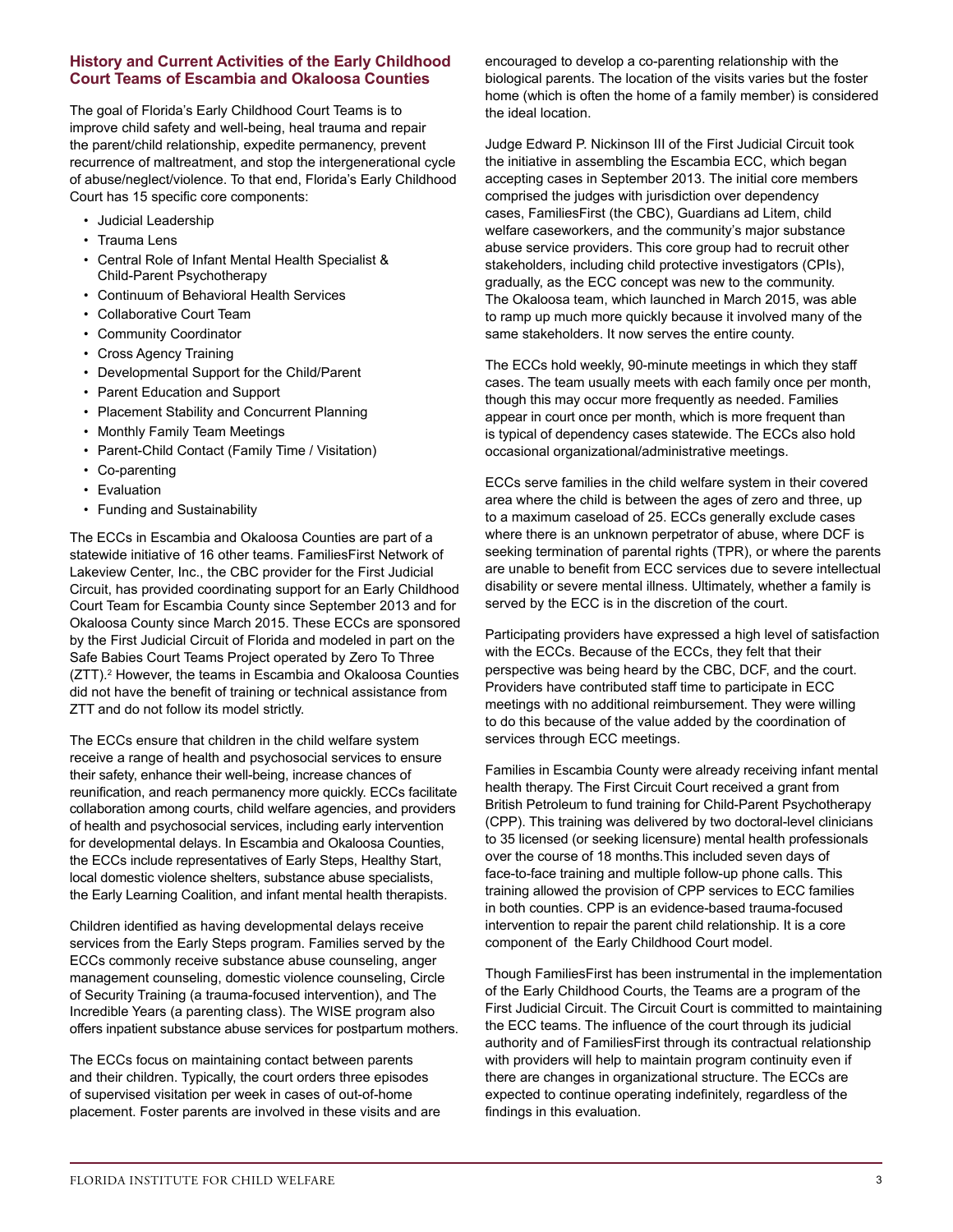# Evaluation Methodology, Measurement, and Results

This section presents the methodologies, measurement, and results for each evaluation component. It begins with the trauma-informed care training that was conducted in September 2016. Next, the analysis of parental stress among ECC parents is covered. ECC collaboration is the third component presented. The methodology for that component was a survey that was administered twice and the measures of collaboration were based on the *Wilder Collaboration Factors Inventory*. The analysis of twelve ECC parent interviews is presented next. The final component is the matched comparison design which includes comparison of the two ECCs and comparison of each ECC with child victim matches in their respective counties. The last component relies primarily on data extracted from the Florida Safe Families Network (FSFN).

# **Evaluation of Trauma-Informed Training**

A face-to-face training on trauma-informed care was held September 22-23, 2016 and was conducted by the National Center for Child Traumatic Stress (NCTSN) and based on the NCTSN *Child Welfare Trauma Training Toolkit*. The evaluation of the training relied on a 10 item questionnaire in the Toolkit that was administered pre-training and post-training. The questionnaire measured, through self-report, the level of knowledge about child trauma. A 5-point Likert response scale is used in the questionnaire and ranged from  $0 =$  "Not at all" to 4 = "To a very great extent." The questionnaire is in Appendix A.

The number of training participants included in the evaluation was 37. However, only 29 participants completed both the pre-training questionnaire administered on the first day of the training and the post-training questionnaire administered on the second day of the training.

Among the 37 training participants who completed the pre-training questionnaire, a variety of local social service organizations and service providers were represented. Half of the participants represented child welfare (51.4%), around a quarter represented mental/behavioral health (24.3%), and 13.5 percent represented "other" organizations not listed. The remaining participants represented the courts and education system (8.1% and 2.7%, respectively). A majority of training participants (31) were professional ECC members (83.8%).

The percent changes in the pre and post item means were calculated first to determine the impact of the training on the knowledge of trauma-informed care. The percent changes for the items on the measurement tool ranged from 35 percent to 87 percent. The percent change for the mean total scores for pre and post administrations was 50.9 percent. This set of calculations far exceeded the threshold that was set in the evaluation proposal, which was 10 percent.

Another analytical technique used for comparing the pre and post results for each participant's set of responses was a paired t-test. This test compares the means of two dependent variables, one from the pre training administration and the other from the post training administration and allowed a determination if the means differed significantly. The data were entered in IBM SPSS

Statistics (Version 22) and this statistical software package was used to conduct the analysis.

After conducting a paired t-test for the responses to each item on the pre and post questionnaires for the ECC Training, it was learned that the response means for the post administration were higher than the pre administration. There were statistically significant changes in all of the questionnaire items between pre and post training administrations. Based on this set of results, the training participants improved their knowledge of child trauma after the training.

# **Parental Stress**

Participation in the ECC was hypothesized to have a positive impact on the level of parent stress. The tool selected to measure parental stress was the Parenting Stress Index-Short Form (PSI-SF).<sup>3</sup> This is a tool used often in research on child abuse and neglect and in evaluations of interventions to prevent or reduce parental stress. In this evaluation, the PSI-SF was administered to parents that met the following criteria:

- a. The parent is at least 18 years old.
- b. The parent has not yet completed the PSI survey for this study.
- c. The parent has been receiving ECC services for at least four months (120 days.)

There was no administration of this tool prior to the participation of each parent in ECC. The justification for this late administration of the tool was to include as many ECC parents as possible in this measurement of parental stress within the time frame available for this evaluation. In order to obtain a measure of change in parental stress before and after ECC participation, a retrospective measurement approach was applied. This approach asked the parent to reflect back to "before" their participation in the ECC for the completion of one tool and then to their current or experience "now" for the completion of the second tool.

Each ECC team coordinator received a set number of questionnaires with the instructions for administering the tools. The instructions distributed for the administration of the PSI-SF in each ECC are in Appendix B. The questionnaires ("before" and "now") were administered to 21 parents. Some of the items on the PSI-SF were missing responses which required the imputation of values following the guidelines for missing data in the *PSI Manual*. 4

The PSI-SF has 3 subscales that are used in the assessment of a level of stress:<sup>5</sup>

- **1. Parental Distress.** This subscale "determines the level of distress a parent is experiencing in his or her role as a parent as a function of personal factors that are directly related to parents."
- **2. Parent-Child Dysfunctional Interaction.** This subscale "focuses on the parent's perception that the child does not meet his/her expectations and that his/her interactions with the child are not reinforcing to him or her as a parent."
- **3. Difficult Child.** This subscale "focuses on some of the basic behavioral characteristics of children that make them either easy or difficult to manage."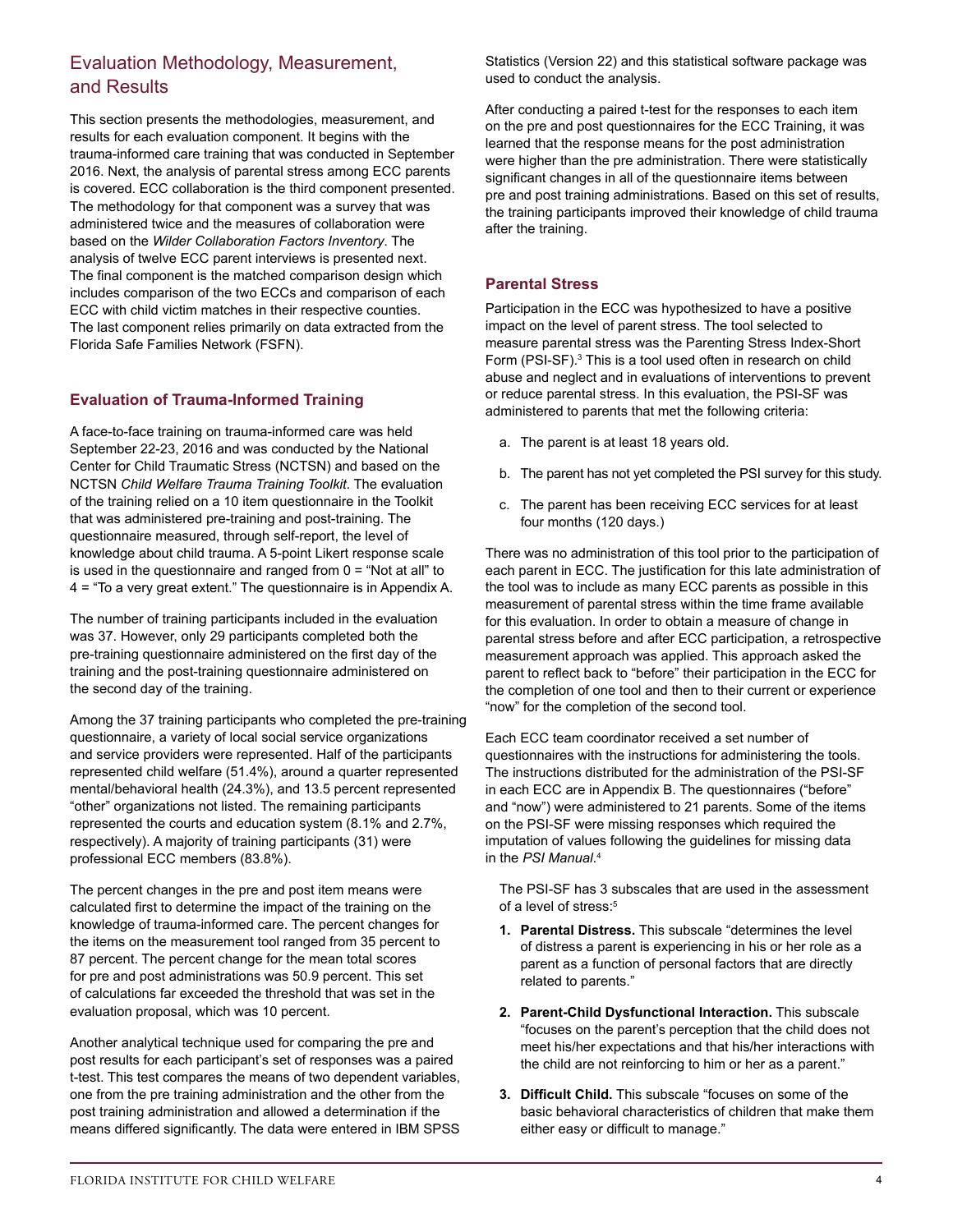Each subscale has a raw score and there is a total raw score for the entire instrument. In addition, normative metrics are available to convert the raw scores to percentiles. This analysis of the PSI-SF included two steps: 1) an assessment of whether the stress levels were high for each subscale or subscale combination "before" or "now" and 2) a paired t-test to determine if any of the raw score differences between the "before" and the "now" were statistically significant.

|                                                      | <b>Before</b> |                     |           |              |             |                     | <b>Now</b> |              |
|------------------------------------------------------|---------------|---------------------|-----------|--------------|-------------|---------------------|------------|--------------|
| <b>Total and</b><br><b>Subscale</b><br><b>Scores</b> | $\mathbf n$   | <b>Mean</b><br>(SD) | Range     | $\%$<br>High | $\mathbf n$ | <b>Mean</b><br>(SD) | Range      | $\%$<br>High |
| <b>Total Stress</b>                                  | 21            | 71.40<br>(14.01)    | 47-106    | $\Omega$     | 21          | 65.51<br>(15.5)     | 42-98      | $\Omega$     |
| <b>Parental</b><br><b>Distress</b>                   | 20            | 29.83<br>(7.98)     | 18-44     | 15%          | 20          | 27.24<br>(7.18)     | 18-47      | 5%           |
| <b>Dysfunctional</b><br><b>Interaction</b>           | 20            | 21.00<br>(5.50)     | $13 - 31$ | $\Omega$     | 20          | 18.35<br>(5.92)     | $12 - 32$  | $\Omega$     |
| <b>Difficult Child</b>                               | 21            | 23.00<br>(5.09)     | 16-37     | $\Omega$     | 21          | 22.09<br>(5.59)     | 16-32      | $\Omega$     |

**Table 1:** *Descriptive Statistics for the PSI-SF, Retrospective Before and Now*

Note: In this analysis, criteria for high levels of stress were based on score comparisons across multiple subscales.

In Table 1, it appears that most of the parents did not have high levels of parental stress "before" or "now." For the parental distress subscale, 15 percent of the parents had "high" stress levels "before" and 5 percent had "high" stress levels for this subscale "now." In addition, a paired t-test of the "before" and "now" subscale raw scores indicated that stress levels for the parent-child dysfunctional interaction subscale were significantly lower "now" (*p* = .021). This finding indicates that there was an improvement in the parental stress for that subscale after 4 months of participation in the ECC.

# **Collaboration among ECC Staff and Community Stakeholders**

#### **Collaboration Methodology and Measurement**

The research category identified for this project was enhancing collaborative stakeholder relationships in child welfare practice. One of the challenges that confronts evaluators of collaboration is the limited number of validated and reliable tools available. $6$ The measurement tool selected for this evaluation was the *Wilder Collaboration Factors Inventory*. The definition of collaboration for the *Wilder Collaboration Factors Inventory* is "a mutually beneficial and well-defined relationship entered into by two or more organizations to achieve common goals. The relationship includes a commitment to mutual relationships and goals; a jointly developed structure and shared responsibility; mutual authority and accountability for success; and sharing of resources and rewards".7 The *Wilder Collaboration Factors Inventory* includes 40 items which form 20 success factors that are grouped into six categories: environment, membership characteristics, process and structure, communication, purpose, and resources. A 5-point Likert scale was used for all items;  $1 =$  strongly agree,  $2 =$  disagree,  $3 =$  neutral/no opinion,  $4 =$  agree, and  $5 =$  strongly agree.

In addition to the inclusion of the *Wilder Collaboration Factors Inventory*, the collaboration survey had several questions that allowed the respondents to share their views on the goals, level of satisfaction, and success of the ECCs. There were also several open-ended questions for the respondents to share achievements, challenges and suggestions to address the challenges. The collaboration survey questionnaire is in Appendix C.

#### **Collaboration Survey Results**

There were two administrations of the Collaboration Survey. The first administration was at the trauma-informed training in September 2016 with 30 respondents. The second administration of the survey was online in January 2017 with 14 respondents. The responses for the first section of the survey are presented first and then the responses on the Wilder Collaboration Factors Inventory are presented.

The survey respondents represented several professional roles in both administrations. In Figure 1, the categories with the highest percentages were FamiliesFirst CBC, service therapists/ providers, and "other." The "other" category included a variety of professionals. The roles specified were Family Intervention Services, Family Advocacy at Eglin Air Force Base, Domestic Violence Advocate, Parent Attorney, Regional Counsel, Healthy Start, Safe Connections Visitation Center, Guardian ad Litem, and Early Learning Coalition. The respondents in the second survey had a higher percentage for service or therapy providers, about the same percentage for FamiliesFirst CBC and DCF, and a lower percentage in the "other" category. These differences in the representation of the professional roles across the surveys are noteworthy and could have had an impact on the differences in the findings.

**Figure 1:** *Professional Roles Represented in the Collaboration Survey (First and Second Administrations)*



**In my professional role, I represent...**

The percentage of the respondents that had been a member of an ECC for over 1 year was 50 percent in the first administration of the survey and 92.9 percent in the second administration of the survey. Over 80 percent in the first administration of the survey and over 90 percent of the respondents in the second administration thought the goals of the ECC were clear. Satisfaction with the ECC was relatively consistent across both administrations of the survey (75% versus 77% satisfied or very satisfied).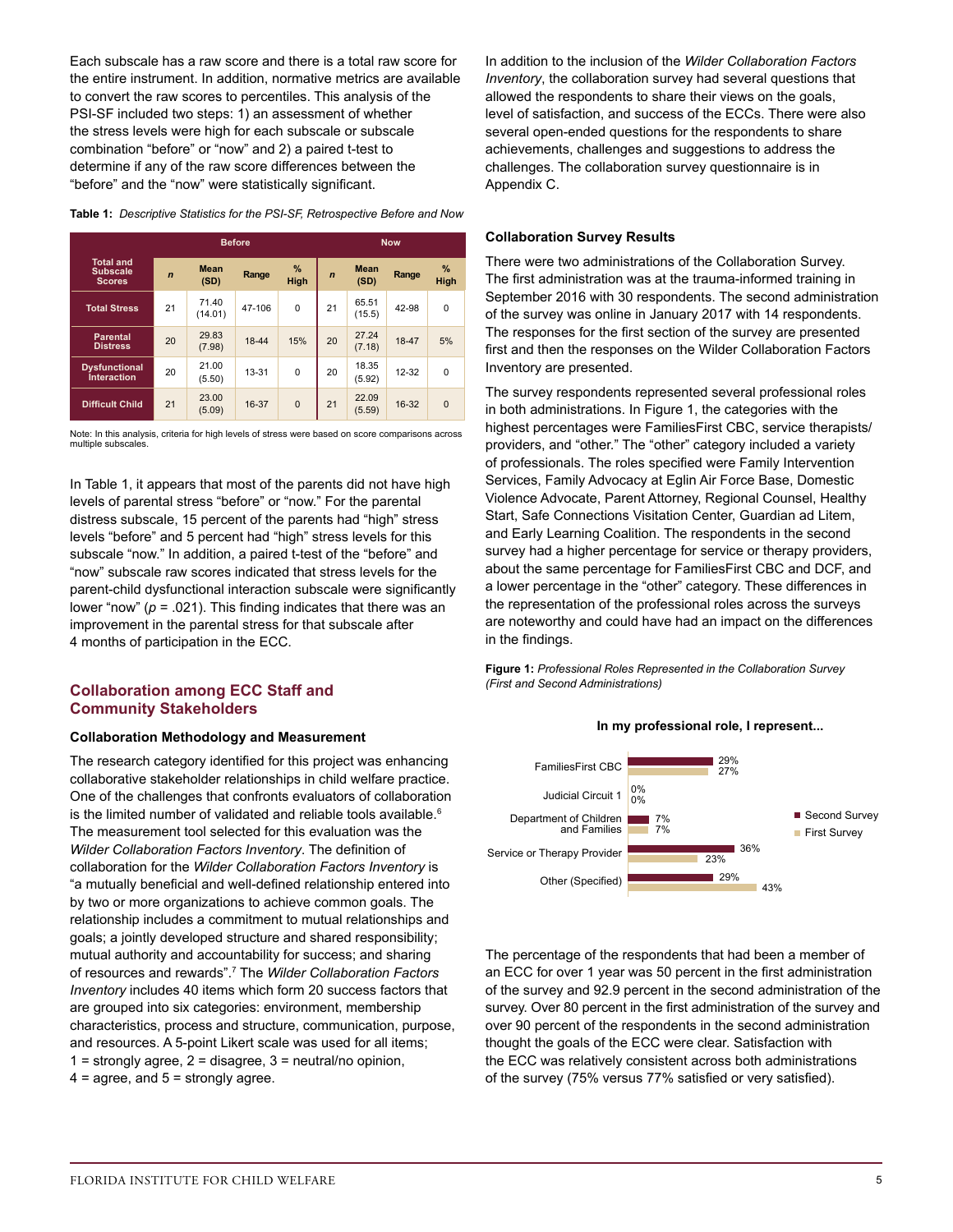The respondents then shared their level of agreement with several objectives. The survey responses for two of the objectives are presented in Figure 2 and Figure 3 below. One addresses achieving permanency. Around 54 percent of the respondents in the first administration of the survey "agreed" or "strongly agreed" that the families served by the ECC will have higher rates of achieving permanency in their first 6 months participating. In the second administration of the survey, around 58 percent of the respondents agreed with this permanency achievement. A higher percentage (21%) "disagreed" with this achievement in the second administration of the survey.

### **Figure 2:** *Survey Responses on ECC Achieving Permanency (First and Second Administrations)*

**Child of families served by ECC will have higher rates of achieving permanency during their first 6 months participating in ECC compared to families not served by ECC**



The respondents also shared their level of agreement on whether or not parents in ECC would improve their level of parental stress. There was a much higher percentage agreeing ("strongly agree" or "agree") with this achievement in the first administration of the survey (47% versus 36%). However, the percentage "strongly agreeing" jumped from 7 percent to 29 percent. The percentage "disagreeing" also increased from 3 percent to 14 percent. One possible explanation for these differences was mentioned earlier and that is the professional composition of the survey respondents differed across the administrations of the survey. Referring to Figure 1 again, the percentage of respondents that were in the "other" category in the second administration of the survey was lower and the percentage of respondents that were in the service or therapy provider category in the second administration was higher. Some of the providers might have been much more optimistic about lowering levels of parental stress, while other providers disagreed.

**Figure 3:** *Survey Responses on ECC Improving Levels of Parental Stress (First and Second Administrations)*

**Parents will have improved levels of stress after ECC participation**



There were some differences in levels of satisfaction with ECCs and opinions on the clarity of ECC goals across ECC survey subgroups. In the first survey administration, 63.6 percent of those serving as a member of the Escambia ECC were "satisfied" or "very satisfied" with the ECC while the level of satisfaction for those serving as a member of the Okaloosa ECCs was 93.8 percent. In the second administration of the survey, which had a lower number of respondents, 100 percent of the Okaloosa ECC members thought the goals of the ECC were clear and 80 percent of the Escambia ECC had the same opinion.

The open-ended question responses shared about ECC achievements and the challenges were insightful and addressed a variety of important issues affecting the functioning of the ECCs as well as the impact. The responses are summarized below with the responses for the first administration of the survey appearing first.

#### **Open-Ended Responses for First Collaboration Survey**

There were two open-ended questions in the collaboration survey that provided an opportunity for each respondent to share ECC achievements and suggestions for addressing challenges. The questions were the following:

- 1) At this point, have there been any achievements in the Early Childhood Court Teams that you would like to highlight? If yes, please specify.
- 2) At this point, do you have any challenges and suggestions to address these challenges in the Early Childhood Court Teams? If yes, please specify.

The comments addressing ECC achievements were positive across both counties and are reflected in the following:

- Shorter time frame to permanency (reunification as well as other discharges, such as adoption)
- More reunifications
- Stronger team collaboration and approaches with providers and parents included
- More resources available to parents
- Successes with families in reunification with younger child even when a parent has had his/her rights terminated for older children
- Confidence instilled in parents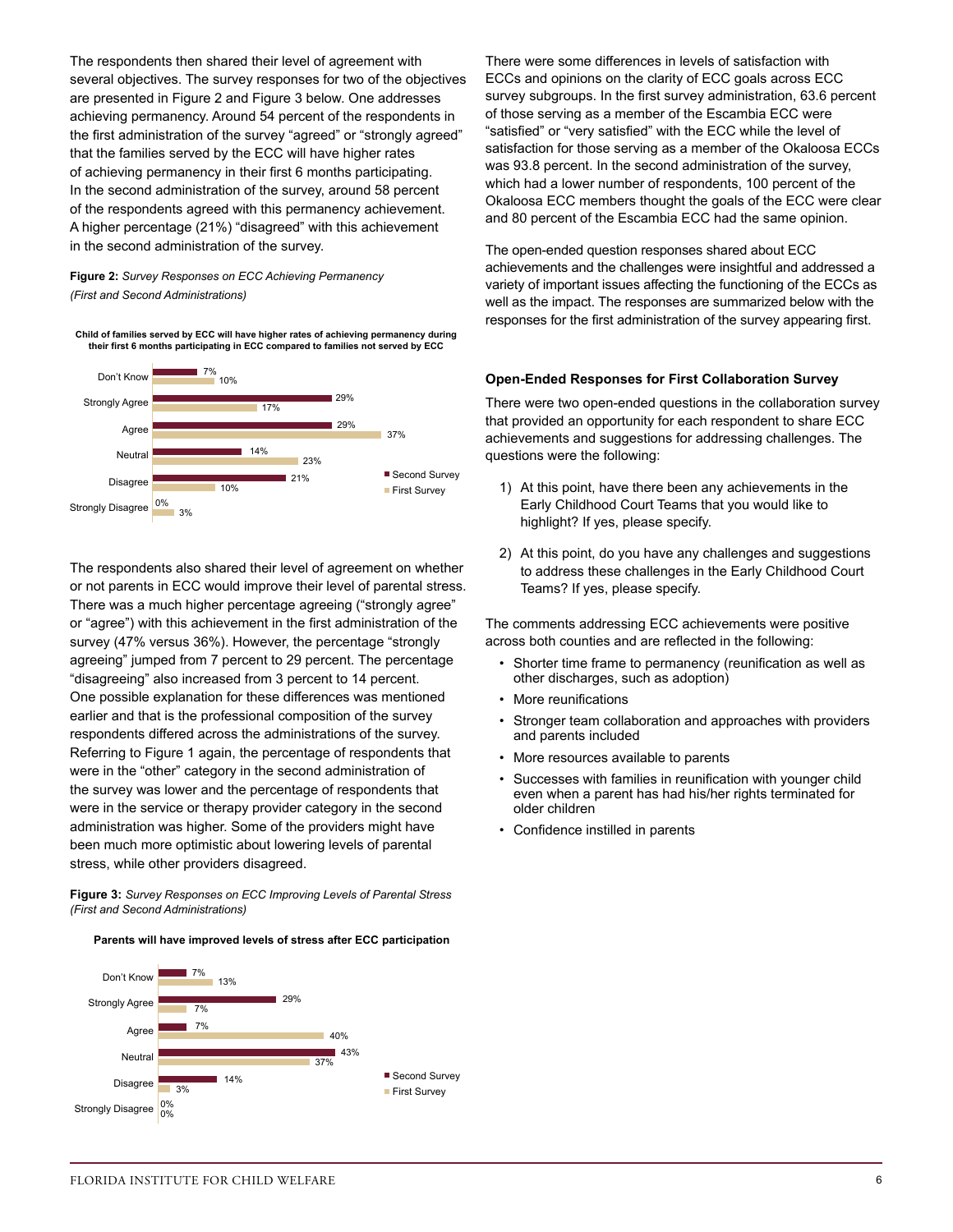Comments regarding challenges and suggestions to address them were instructive for the ECCs in both counties. Selected comments are summarized in the following with the county(ies) for the ECC respondent(s) that shared the challenge and/or suggestion in parentheses:

- Clients difficult to locate, move often and have phones disconnected (Both counties)
- Need more feedback from providers (Both counties)
- The needs of older siblings are not being met (Okaloosa)
- Parent attorneys working against the goals in ECC (Okaloosa)
- CPP slows down the reunification (Okaloosa)
- Difficult to address a parent's multiple challenges (DV, substance abuse, low functioning) in 9-12 months (Escambia)
- Some case managers and foster families are too adversarial with parents, particularly those with substance abuse (Okaloosa)
- Housing and transportation are barriers (Okaloosa)
- Lack of clear ECC policy/procedures (acceptance/eligibility of families into ECC, scheduling of staffings and court hearings) (Escambia)
- Need strong leadership to guide the focus of the ECC (Escambia)
- Need the ECC process to be streamlined (Both counties)
- Need more service/therapy options that are trauma-informed (Okaloosa)
- Need rules for reunifications, overnight and unsupervised visitations (Okaloosa)
- If family is not engaged, need to have them attend another induction in ECC to re-evaluate their desire and allow another family to participate (Okaloosa)
- Staffings should be held on the same day as court hearing (Okaloosa)

# **Responses on the** *Wilder Collaboration Factors Inventory*

Table 2 displays the mean scores for each item and each success factor on the *Wilder Collaboration Factors Inventory* for both administrations of the survey. A success factor influences the success of a collaboration. Some of the success factors were based on responses to one item or statement and others have multiple items or statements that are averaged to determine a factor score. The following ranges are used to interpret the scores and guide subsequent decisions and/or action regarding the collaboration:<sup>8</sup>

- 1. Scores of 4.0 or higher show strength and probably don't need special attention.
- 2. Scores from 3.0 to 3.9 are borderline and should be discussed by the group to see if they deserve attention.
- 3. Scores of 2.9 or lower reveal a concern and should be addressed.

The higher the score on a factor, the higher the level of collaboration. In addition to the scores, Table 2 also displays the percentage of respondents disagreeing with each item.

**Table 2:** *Mean Scores and Percentage Disagreeing by Item on the Wilder Collaboration Factors Inventory* 

First (*n* = 30) and Second (*n* = 14) Rounds of Data Collection for Early Childhood Court (September 2016 and January 2017)

| <b>Success</b><br><b>Factors</b>                             | Item           |        | <b>Item Mean Score</b> | <b>Factor Mean Score</b> |               | % Disagreeing |        |
|--------------------------------------------------------------|----------------|--------|------------------------|--------------------------|---------------|---------------|--------|
|                                                              |                | First  | Second                 | <b>First</b>             | Second        | <b>First</b>  | Second |
| History of                                                   |                | Survey | <b>Survey</b>          | <b>Survey</b>            | <b>Survey</b> |               |        |
| collaboration<br>or cooperation                              | 1              | 3.60   | 3.46                   | 3.40                     | 3.23          | 13.33         | 23.08  |
| in the<br>community                                          | 2              | 3.21   | 3.00                   |                          |               | 27.59         | 38.46  |
| Collaborative<br>group seen as                               | 3              | 3.57   | 3.31                   | 3.55                     | 3.47          | 0.00          | 23.08  |
| a legitimate<br>leader in the<br>community                   | 4              | 3.53   | 3.62                   |                          |               | 0.00          | 0.00   |
| Favorable<br>political and                                   | 5              | 3.83   | 3.92                   | 4.00                     | 4.12          | 0.00          | 15.38  |
| social climate                                               | 6              | 4.17   | 4.31                   |                          |               | 0.00          | 0.00   |
| Mutual respect,<br>understanding,                            | $\overline{7}$ | 3.23   | 3.38                   | 3.70                     | 3.85          | 30.00         | 38.46  |
| and trust                                                    | 8              | 4.17   | 4.31                   |                          |               | 0.00          | 0.00   |
| Appropriate<br>cross section                                 | 9              | 4.27   | 4.31                   | 3.82                     | 3.81          | 0.00          | 0.00   |
| of members                                                   | 10             | 3.37   | 3.31                   |                          |               | 23.33         | 30.77  |
| Members see<br>collaboration<br>as in their<br>self-interest | 11             | 4.47   | 4.31                   | 4.47                     | 4.31          | 0.00          | 0.00   |
| Ability to<br>compromise                                     | 12             | 3.50   | 3.38                   | 3.50                     | 3.38          | 13.33         | 7.69   |
| <b>Members</b><br>share a                                    | 13             | 3.67   | 3.31                   |                          |               | 13.33         | 30.77  |
| stake in both<br>process and                                 | 14             | 4.10   | 4.46                   | 3.92                     | 3.97          | 3.33          | 0.00   |
| outcome                                                      | 15             | 4.00   | 4.15                   |                          |               | 0.00          | 0.00   |
| Multiple<br>layers of                                        | 16             | 3.27   | 3.31                   | 3.24                     | 3.35          | 23.33         | 23.08  |
| participation                                                | 17             | 3.20   | 3.38                   |                          |               | 30.00         | 30.77  |
| Flexibility                                                  | 18             | 3.90   | 3.92                   | 3.84                     | 3.92          | 6.67          | 0.00   |
|                                                              | 19             | 3.77   | 3.92                   |                          |               | 6.67          | 0.00   |
| Development<br>of clear<br>roles and                         | 20             | 3.77   | 3.85                   | 3.72                     | 3.74          | 13.33         | 15.38  |
| guidelines                                                   | 21             | 3.67   | 3.62                   |                          |               | 13.33         | 7.69   |
| Adaptability                                                 | 22             | 3.67   | 3.85                   | 3.75                     | 3.85          | 6.67          | 0.00   |
|                                                              | 23             | 3.83   | 3.85                   |                          |               | 0.00          | 0.00   |
| Appropriate<br>pace of                                       | 24             | 3.80   | 3.46                   | 3.70                     | 3.50          | 10.00         | 15.38  |
| development                                                  | 25             | 3.60   | 3.54                   |                          |               | 16.67         | 15.38  |
| Open and                                                     | 26             | 3.83   | 3.77                   |                          |               | 10.00         | 15.38  |
| frequent<br>communication                                    | 27             | 3.57   | 3.38                   | 3.71                     | 3.72          | 16.67         | 23.07  |
|                                                              | 28             | 3.73   | 4.00                   |                          |               | 10.00         | 0.00   |
| Established<br>informal<br>relationships<br>and              | 29             | 3.97   | 3.85                   | 3.87                     | 3.77          | 3.33          | 7.69   |
| communication<br>skills                                      | 30             | 3.77   | 3.69                   |                          |               | 13.33         | 15.38  |
| Concrete,                                                    | 31             | 4.03   | 4.31                   |                          |               | 3.33          | 0.00   |
| attainable<br>goals and                                      | 32             | 3.93   | 4.00                   | 3.95                     | 4.05          | 3.33          | 7.69   |
| objectives                                                   | 33             | 3.90   | 3.85                   |                          |               | 6.67          | 7.69   |
| Shared vision                                                | 34             | 4.03   | 4.23                   | 3.97                     | 4.08          | 0.00          | 0.00   |
|                                                              | 35             | 3.90   | 3.92                   |                          |               | 3.33          | 0.00   |
| Unique                                                       | 36             | 4.20   | 4.85                   | 4.02                     | 4.74          | 3.33          | 0.00   |
| purpose                                                      | 37             | 3.83   | 4.62                   |                          |               | 3.33          | 7.69   |
| Sufficient<br>funds, staff<br>materials,                     | 38             | 3.00   | 2.85                   | 3.05                     | 3,0           | 30.00         | 38.46  |
| and time                                                     | 39             | 3.10   | 3.15                   |                          |               | 30.00         | 30.77  |
| <b>Skilled</b><br>leadership                                 | 40             | 3.97   | 4.15                   | 3.97                     | 4.15          | 6.67          | 0.00   |
| <b>Average Score for All Factors Combined</b>                |                |        |                        | 3.78                     |               |               | 21.60  |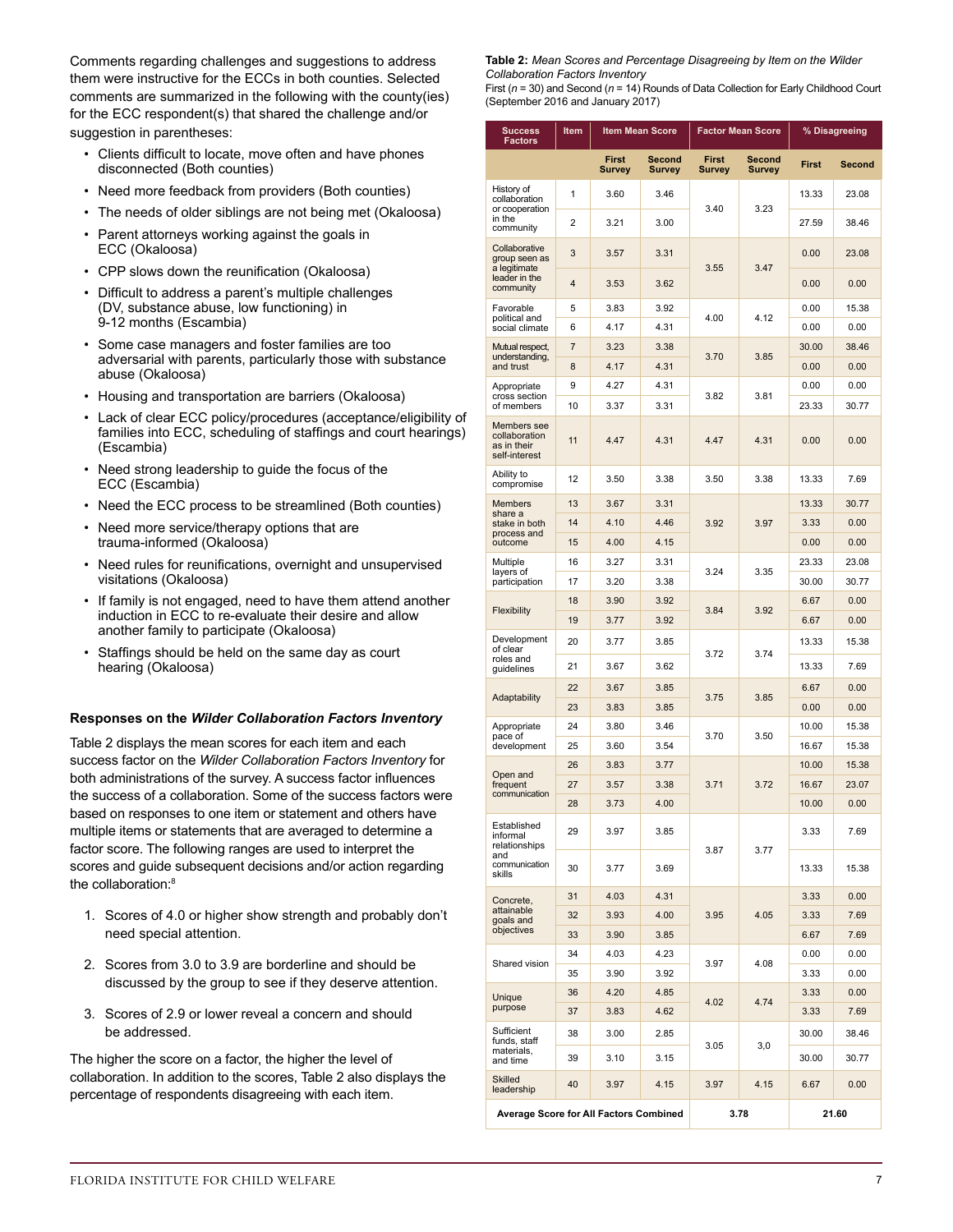There was only one factor with a mean that was close to 2.99 and within the range that is recommended that a concern be addressed. That factor was "sufficient funds, staff materials and time." The scores displayed in Table 3 are the top eight success factors ranked from highest to lowest.

**Table 3:** *Ranked Mean Scores by Success Factor on the Wilder Collaboration Factors Inventory*  First and Second Round of Data Collection for ECC Collaboration Survey (September 2016 and January 2017)

| Rank                    | <b>Success Factor</b>                               | <b>Factor Mean Scores</b><br><b>First/Second</b> |
|-------------------------|-----------------------------------------------------|--------------------------------------------------|
| 1                       | Members see collaboration as in their self-interest | 4.47/4.31                                        |
| $\overline{2}$          | <b>Unique Purpose</b>                               | 4.02/4.74                                        |
| 3                       | Favorable political and social climate              | 4.00/4.12                                        |
| $\overline{\mathbf{4}}$ | <b>Skilled leadership</b>                           | 3.97/4.15                                        |
| 5                       | Shared vision                                       | 3.97/4.08                                        |
| 6                       | Concrete, attainable goals and objectives           | 3.95/4.05                                        |
| 7                       | Members share a stake in both process and outcome * | 3.92/3.97                                        |
| 8                       | Flexibility                                         | 3.84/3.92                                        |

In Table 3, the factors with the three highest mean scores were "members see collaboration as in their self-interest", "unique purpose", and "favorable political and social climate."

# **ECC Parent Interviews**

#### **Parent Interview Protocol and Methodology**

During the last week of October 2016 through November 2016, 12 parents participating in the Early Childhood Court program were interviewed: six parents in Okaloosa County and six in Escambia County. The parents that were interviewed were recruited by the ECC team coordinators in each county. Consistent with the human subject protection protocols that were established in the evaluation plan and approved by the Baptist Hospital IRB, consent forms were distributed and signed by the parents in order to participate in the interviews. Gift cards of \$20 were given to the parents that completed interviews.

The parent interviews followed an interview script and questionnaire. See the questionnaire in Appendix D. The questions addressed a variety of topics relevant to the ECC experience. The interview began by asking the parent their recollection of the date of their first meeting with the team. Next, there was an opportunity for them to describe the team meetings. Follow-up prompts to this question addressed the number of participants and whether they knew the participants in the team meetings. The services that were received when participating in the ECC was asked in the third question. The interviewer often asked for clarification on what these services entailed and there were several opportunities to add to the list of services before proceeding to the next question. The fourth question addressed what was helpful or beneficial about the ECC program. The fifth question was interested in their thoughts regarding whether the ECC and service providers could have done anything better. Prompts to this question asked for suggestions for improving the ECC program. The next question addressed whether their relationships with their child or children had improved. There was a final opportunity at the end of the interview to volunteer other comments about their experiences with the ECC.

The qualitative analysis was a rigorous process of coding transcriptions of the audio recordings of each interview. Two members of the evaluation team reviewed the interview transcripts. Major themes were coded using NVivo (Version 11). The coding across evaluators was compared and differences were resolved. The qualitative data to support each theme was included in the coding documents that were reviewed. The goals in the analysis were to be comprehensive and consistent. Differences and similarities across the ECC counties were also identified in the analysis.

#### **Parent Interview Findings**

The findings for the qualitative analysis are presented by each question in the interview protocol. For each question, the findings for the Escambia parents are covered first. The findings for the Okaloosa parents are covered next. A comparison of the two sets of parent findings is included for several questions.

# **1) When did you have your first meeting with the Early Childhood Court Team?**

#### **Escambia Findings**

The majority of the parents participating in the Escambia ECC indicated their first meeting was between February and July 2016. One parent said their first meeting was in summer 2015. The time periods for participation in ECC prior to the interviews were 3, 6, 9, and more than 12 months. Two parents also shared that they met with the ECC team on a monthly basis.

#### **Okaloosa Findings**

In Okaloosa, parents shared that their initial meetings were held between September 2015 and August 2016. The actual numbers of months prior to the interview that they had participated in ECC were 3, 6, 11, 7, 10, and 12 months. Three parents confirmed that they met monthly with their Early Childhood Court Team, usually before their court date.

# **2) What usually happens at meetings of the Early Childhood Court Team when you are there?**

#### **Escambia Findings**

Parents in Escambia County reported reviewing their overall progress and case planning. One parent shared that they were encouraged to maintain progress and commended for what they had achieved thus far. The themes included number of attendees and who attends, introductions, and check on progress. Estimates of the number of attendees at the ECC Team meetings varied. The estimates offered by this set of parents were 10, 6-7, 10-15, 8-15, and 8. A guardian ad litem attending was mentioned by two parents. One parent mentioned that he had only attended one team meeting. Three parents mentioned their absence in some team meetings due to their treatment programs. Three parents mentioned specifically that they do not always know everyone in the team meeting. When this is the case, it was confirmed by these parents that everyone introduces themselves.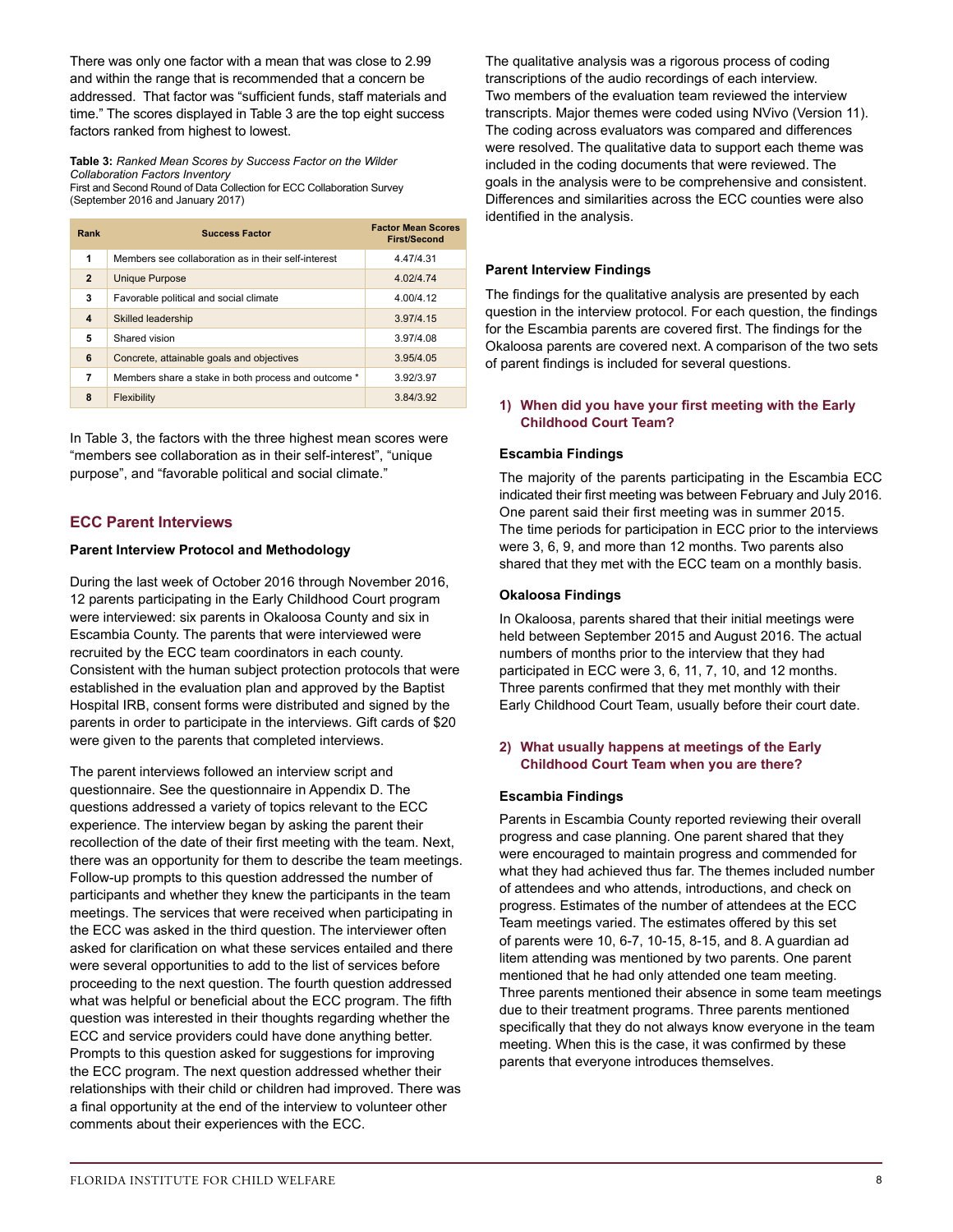# **Okaloosa Findings**

Parent participants of the Okaloosa ECCs shared findings similar to those in Escambia County but they provided more elaboration on these meetings. During the team meetings, parents were made aware of and introduced to the professionals present. In general, it was shared that the Team reviewed their progress in the program and determined future tasks to complete. Major themes were consistent with the responses among the Escambia parents. Regarding the number of attendees, one parent mentioned 15-20 attendees, another parent shared 5-10 attendees and a third parent said 11-15 attendees. Multiple parents mentioned that everyone in the meeting introduced themselves.

Checking on progress was the predominant description of the team meeting that was provided by the parents in Okaloosa County. However, several more specific themes were identified in this major theme which included providing support, allowing the parents to ask questions, covering appointments, and explaining what will be occurring in the next court hearing. Asking the parents to address what might be beneficial to them was mentioned. The opportunity to ask questions was also included in descriptions of the team meetings. A list of the sub-themes in describing the ECC meetings in Okaloosa County is below:

- Ask how the parent is feeling/doing
- Ask how the parent is progressing
- Provide positive feedback (accomplishments)
- Discuss what will happen in court
- Ask if the parent has any questions
- Suggest things that should be done as follow-up (appointments)
- Ask what support and help is needed
- Ask if there are any programs that would be beneficial

#### **3) What kinds of services have you received in between meetings of the Early Childhood Court Team?**

#### **Escambia Findings**

The services that the parents in Escambia County participating in ECC indicated that they received referrals to agencies as well as actual therapies. Pathways, WISE, the Community Drug and Alcohol Council (CDAC) and Children's Home Society were examples of agencies or programs mentioned. Child-Parent Psychotherapy was an example of an actual therapy that was shared by the parents interviewed in Escambia County. Infant Mental Health programs were also mentioned in the responses addressing services.

#### **Okaloosa Findings**

Parent participants of the Okaloosa ECCs shared the services they received in greater detail than the parents participating in the Escambia ECC. Parents were referred to agencies, such as, WISE, Bridgeway, Health and Hope Clinic, Shelter House, and FamiliesFirst. They also mentioned types of therapies or services, such as, individual counseling, Child-Parent

Psychotherapy sessions, various rehab and drug treatment programs, Circle of Security, Healthy Start, relationship counseling and parenting classes. A relatively comprehensive list of services was shared by one parent in the following quote:

*They offer help with the Shelter House, I have done—I've gone to rehab. I have done intensive outpatient programs at the rehab. I've done CPP, with child parent psychology. The WISE Program, of course, they are the ones that put me through the rehab. And, let's see what else. I have also done things with BridgeWay and I've done the parenting class.*

# **4) What (if anything) have you found helpful about the Early Childhood Court Team or the services you have received?**

#### **Escambia Findings**

Among the parents interviewed that were participating in the Escambia ECC, the views shared were, in general, very favorable. As expressed by one parent, *"what the team is there for is definitely more of a help than a burden."* In the same positive vein, another parent shared, *"The biggest thing is—I mean, it sounds cliché, but really the ECC saved my life."* There was parent recognition that on-going cooperation and participation in ECC can improve the experience. Evidence of this perception is in another comment, *"the more you participate in the program, the more the program helps."* As a final general assessment of the program, another parent offered the following: *"Everything was wonderful. I mean I have nothing bad to say. Everything went smooth. All the workers are wonderful. Everything is good."* In the qualitative analysis, several themes were evident in the interview transcripts. These themes provided more specificity and a clearer understanding of what was favorable in ECC.

#### **Okaloosa Findings**

In general, the parent responses among the parents interviewed in Okaloosa were also favorable but more thorough and explanatory. Specific references to individual staff members were common in this set of interviews. Personal experiences that were shared included more detail and were appropriate illustrations to support their opinions of ECC. Three general but very positive comments are presented below:

*Quote 1: I mean, everybody was absolutely wonderful. They were really, really helpful. If we needed something, they were always there to help us get it. I mean, they've been absolutely wonderful.*

*Quote 2: I mean, I truly believe that these people are doing God's work. It's only because there's not a single negative thing I could say.*

*Quote 3: Also, just everybody in the staff is very acknowledging of me doing well. They kind of lift me up everytime I go in here. It's just a reminder of all the hard work I'm doing, you know. It's not for nothing. People are seeing it.* 

Several themes were also evident in the transcripts for parents in Okaloosa County that provide more specificity and a clearer understanding of what was favorable in ECC.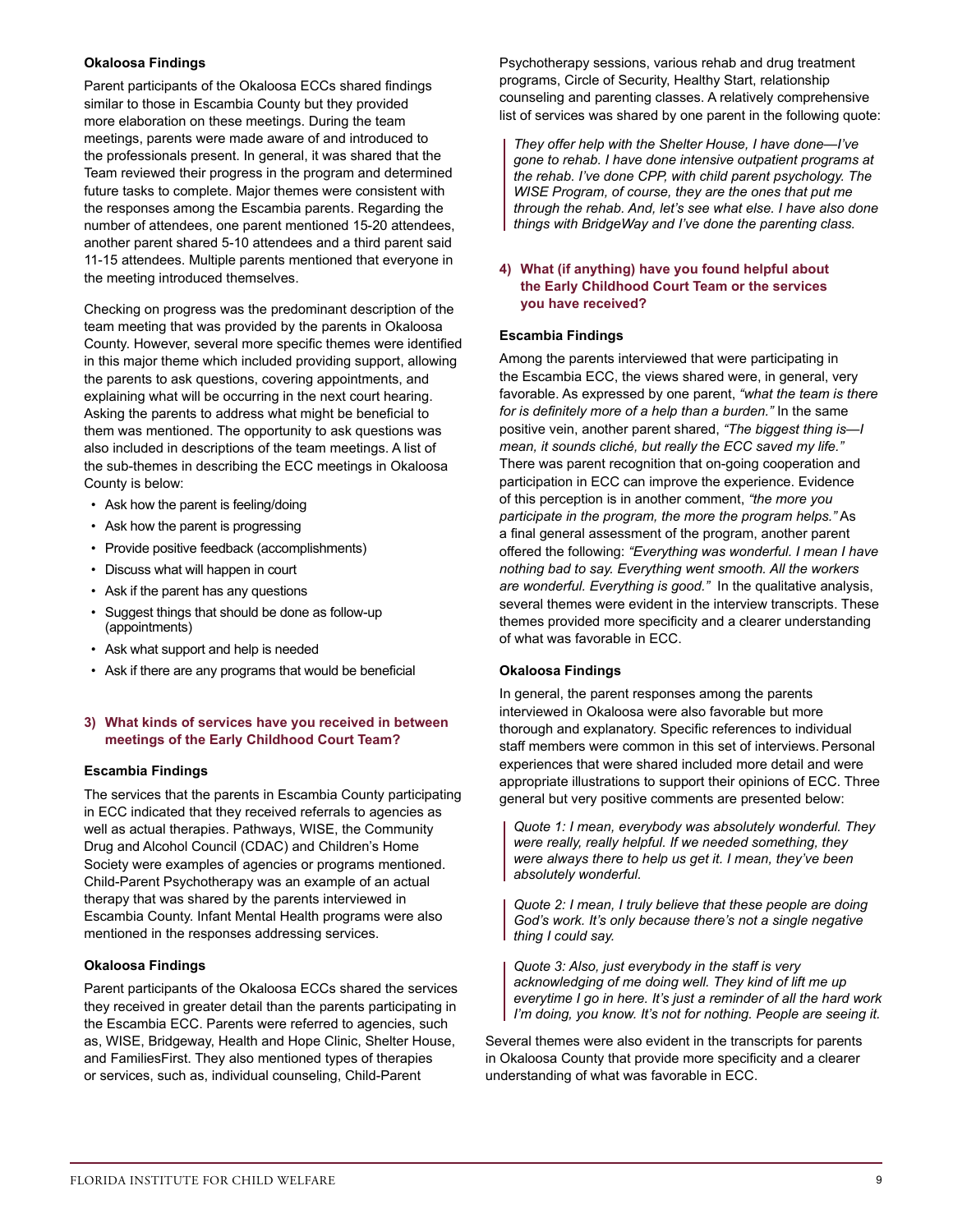# **Comparison of Escambia and Okaloosa Parent Interviews**

Overall, both sets of parents shared very positive opinions of their ECC. There were reasons shared for these favorable views evident in the interview transcripts. Several themes emerged in the thematic analysis in both sets of parents. However, there were more themes that emerged in the Okaloosa parent interviews compared to the Escambia parent interviews. This was due, in part, to the responses being lengthy and more comprehensive among the Okaloosa parents. More detail and specific examples of how the ECC and related services were relevant to their lives contributed to a larger body of evidence. In Table 4, a thematic comparison of the two sets of ECC parents is displayed.

**Table 4:** *Comparison of the ECC Escambia and Okaloosa Parent Interviews on the Benefits of ECCs*

| <b>Theme</b>                                                            | <b>Escambia ECC Finding</b>                                                                                                                                                                                                   | <b>Okaloosa ECC Finding</b>                                                                                                                                                                                                                                |
|-------------------------------------------------------------------------|-------------------------------------------------------------------------------------------------------------------------------------------------------------------------------------------------------------------------------|------------------------------------------------------------------------------------------------------------------------------------------------------------------------------------------------------------------------------------------------------------|
| Reunification<br>with Children                                          | Recognized reunification<br>with children as a<br>positive outcome in ECC.<br>Evidence of a focus on the<br>timing with references to<br>entering the court system<br>quicker and getting their<br>children reunified quicker | Recognized reunification<br>as a positive goal and<br>outcome in ECC                                                                                                                                                                                       |
| <b>Help and Support</b>                                                 | Recognized the support<br>provided in ECC and by<br>other professionals                                                                                                                                                       | Recognized the support<br>provided in ECC by a<br>variety of professionals<br>from different agencies;<br>More emphasis on not<br>being able to make it<br>through the process and<br>do what was needed<br>without ECC and the staff<br>members mentioned |
| <b>Accountability</b>                                                   | Recognized the<br>importance of making<br>parents accountable                                                                                                                                                                 | No evidence in this analysis                                                                                                                                                                                                                               |
| <b>Believing</b><br>No evidence in this analysis<br>in Parents          |                                                                                                                                                                                                                               | Recognized the<br>importance of staff<br>believing in the parents                                                                                                                                                                                          |
| <b>Understanding and</b><br>Non-Judgmental                              | No evidence in this analysis                                                                                                                                                                                                  | Recognized the<br>importance of<br>understanding and<br>being non-judgmental                                                                                                                                                                               |
| Acknowledgement<br>and Positive<br>Feedback                             | No evidence in this analysis                                                                                                                                                                                                  | Recognized being<br>acknowledged and<br>receiving positive feedback                                                                                                                                                                                        |
| Communication<br>and Sharing<br>Information                             | Recognized the<br>importance of<br>communication and<br>positive reassurance                                                                                                                                                  | Recognized the<br>importance of<br>communication and<br>positive reassurance                                                                                                                                                                               |
| <b>Relationships</b><br>in the Family                                   | No evidence in this<br>analysis                                                                                                                                                                                               | Recognized improvement<br>in relationships with kids<br>and husband                                                                                                                                                                                        |
| <b>Substance Abuse</b><br><b>Treatment and</b><br><b>ECC Beneficial</b> | No evidence in this analysis                                                                                                                                                                                                  | Recognized the benefits<br>of substance abuse<br>treatment and how<br>ECC was different in its<br>comprehensive approach<br>and better understanding<br>of the challenges facing<br>the parent who has<br>abused substances                                |

# **5) What (if anything) do you think the Early Childhood Court Team or service providers could have done better?**

While the views of the parents in both Escambia and Okaloosa Counties were overwhelmingly positive, there were several issues identified for improvement. Suggestions offered by the parents in Escambia and Okaloosa Counties differed in several respects. Escambia parents focused on the inconvenient scheduling of the court hearings and problems when parents have to wait months for substance abuse treatment. The Okaloosa parents had three major themes in their responses to this question. One was the need to improve communication among case worker staff when there is turnover or even among staff working on the same case. The second was a concern about the accuracy of the information in an affidavit at a court hearing and the lack of follow-up on the part of the staff to correct inaccuracies. The third theme was perceived overreacting on the part of case management to a child's minor scrapes or bruises at a childcare facility and a child's desire for food that was at room temperature.

# **6) Has your relationship with your child or children changed since you have been involved with the Early Childhood Court Team? If so, how?**

The responses to this question were passionate with much more elaboration by most parents on how their interaction with his/her children had changed for the better. Examples of parenting skills and tools they learned were also shared and these comprised a large segment of what was covered in their responses to this question. Among the Escambia parents, not all of them indicated that their relationship with their children had improved. Two parents mentioned there had been no change with one of these parents noting that the ECC experience "*had not put a strain on the relationship*." One Escambia parent shared a very positive view which was stated as, "*every chance I get with them is like a blessing to me. I don't take little things for granted anymore with my children*."

More elaboration of their personal experiences was shared among the parents in Okaloosa County. This set of parents mentioned specifically the therapies that they considered helpful and shared parenting skills that were learned. None of the parents in Okaloosa County said that their interaction with their child or children had not improved during or after their participation in ECC. A positive statement that also included recognition of a son's perception was, "*my son can see that I'm better..he could tell when I was sick..I think it gives him hope*." The mother continued by sharing this about her daughter, "*even though she was took away from me when I was, when she was first born, she knows I'm her mother and I think I have a closer bond with her*." The parenting skills that were mentioned by the Okaloosa parents as examples of skills that they learned were being emotionally present and patient, not to be overprotective, and understanding child needs.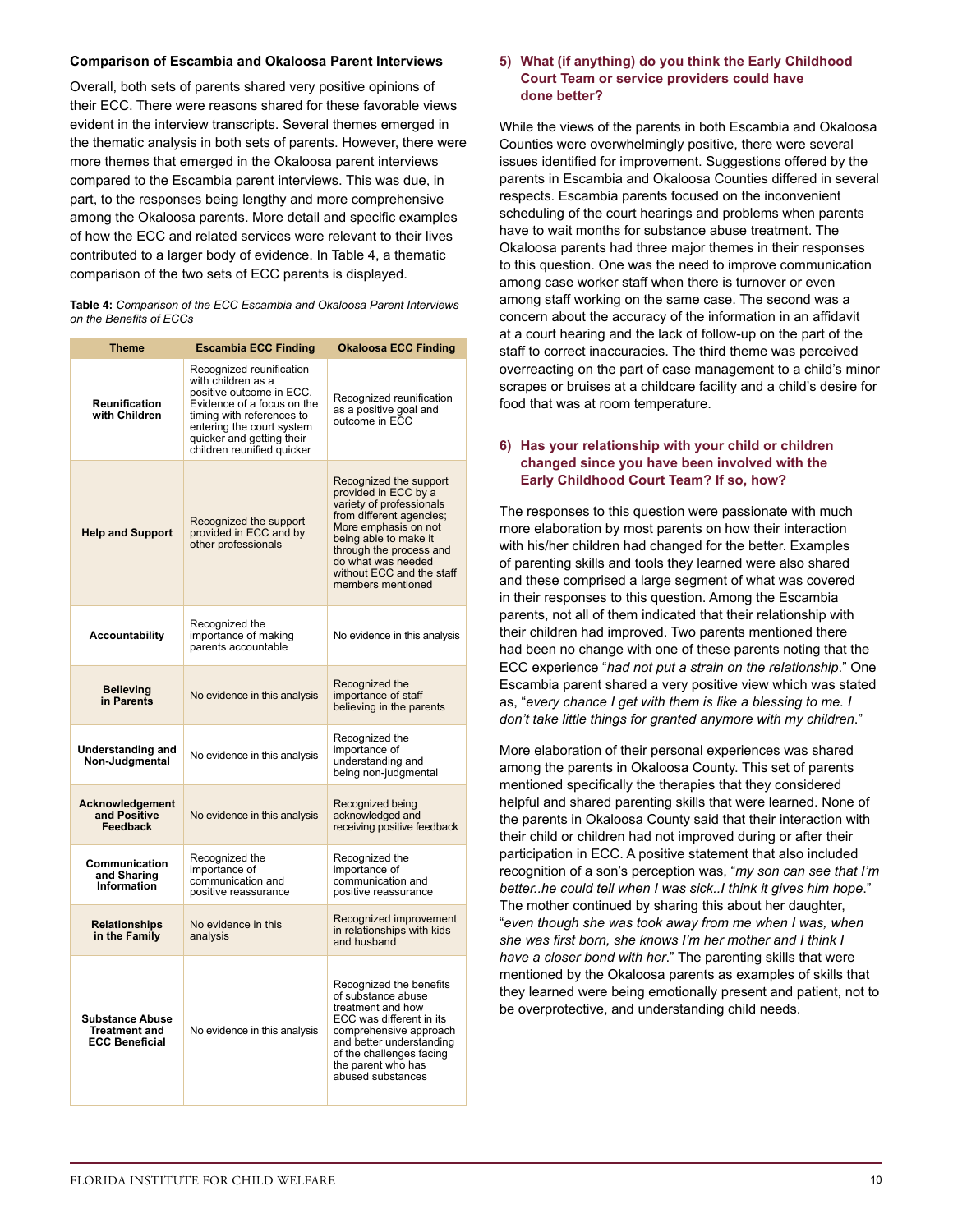# **ECC Comparisons and Analysis of Outcomes**

This component relies on CPS data available in the FSFN for those individuals in households with intakes (investigations) during the time period 2013-2016. A comparison of the ECCs in Escambia and Okaloosa Counties and a matched comparison of the ECCs with comparison group in each county is presented. The comparison of ECCs includes several demographic factors, time frames, maltreatment, and performance in the reunification of children with parents. The component relies on CPS victim data available in the FSFN for those households with intakes (investigations) during the time period 2013 through 2016. The matched comparison used propensity scores as the matching technique.10 Binary logistic regression was also applied in the determination of statistically significant differences in the reunification outcome between ECCs as well as the ECCs and their respective matched comparison groups.<sup>11</sup> The comparison group designs in this component are displayed below in Figure 4 and Figure 5.

#### **Figure 4:** *Comparison of ECCs in Escambia and Okaloosa Counties*



**Figure 5:** *Comparison of ECCs and their Respective Matched Groups*



#### **Comparison of Early Childhood Court Teams in Escambia and Okaloosa Counties**

Two data files were used in the comparison. The first file was a child victim index. In this file, relevant data on child protective investigations for each unique victim during the 2013-2016 time frame was aggregated and merged. There were 186 victims in Escambia ECC and 106 victims in the Okaloosa ECC. The second data file used for this comparison was developed from the unique victim data file. Information in the victim records for each intake or investigation was aggregated to create one index record for each intake. There were 100 intakes in Escambia ECC and 55 intakes in the Okaloosa ECC. Comparisons of the covariates and other descriptors for the ECC cases in Escambia County and the ECC cases in Okaloosa County are displayed in Tables 5 and 6. Because of the very low percentage (<5%) of Hispanics in the ECC groups, this descriptor was excluded in these comparisons and analyses.

**Table 5:** *Summary Statistics for ECC Programs in Escambia and Okaloosa Counties (Data File with Victim Index Records)*

| <b>Victim File (Unique Victim Records)</b><br>but Not Unique Intake)                                                | <b>Means (Standard Deviations),</b><br>Ranges or Percentages (ns) |                                    |                                    |  |
|---------------------------------------------------------------------------------------------------------------------|-------------------------------------------------------------------|------------------------------------|------------------------------------|--|
| Victim Demographics, CPS Intakes,<br><b>Outcomes and Case Time Frames</b>                                           |                                                                   | <b>ECC Escambia</b><br>$(n = 186)$ | <b>ECC Okaloosa</b><br>$(n = 106)$ |  |
| <b>Earliest ECC Referral Date</b>                                                                                   |                                                                   | 08/18/2013                         | 02/10/2015                         |  |
| <b>Safety Methodology Practiced</b>                                                                                 |                                                                   | 89.8% (167)                        | 99.1% (105)                        |  |
|                                                                                                                     | Age in Years (Mean)                                               | 3.21 (1.426) 0-16                  | 3.34 (3.925) 0-17                  |  |
|                                                                                                                     | Gender (% Female)                                                 | 46.8% (87)                         | 47.2% (50)                         |  |
|                                                                                                                     | White (%)                                                         | 53.8% (100)                        | 83.0% (88)                         |  |
| Black/Other (%)                                                                                                     | 46.2 (86)                                                         | 17.0% (17)                         |                                    |  |
| Number of Intakes per Victim (Mean)                                                                                 | 2.29 (1.426) 1-8                                                  | 2.37 (1.443) 1-7                   |                                    |  |
| Verified Maltreatment (2013-2016)                                                                                   | 70.96% (132)                                                      | 69.8% (74)                         |                                    |  |
| <b>Verified Maltreatment after ECC Referral</b>                                                                     | 14.5% (27)                                                        | 13.2% (14)                         |                                    |  |
| Not Substantiated Maltreatment (2013-2016)                                                                          |                                                                   | 34.4% (64)                         | 45.3% (148)                        |  |
| <b>Not Substantiated Maltreatment</b>                                                                               | after ECC Referral                                                | $8.1\%$ (15)                       | $9.4\%$ (10)                       |  |
| Measure 1-Reunification (2013-2016)                                                                                 |                                                                   | 39.2% (73)                         | 34.9% (37)                         |  |
| Measure 2-Reunification after ECC Referral (%)                                                                      |                                                                   | 31.2% (58)                         | 31.1% (33)                         |  |
| <b>Number of Months</b><br>Measure 1<br>between Removal and a<br><b>Measure 2</b><br><b>Reunification Discharge</b> |                                                                   | 7.7 (4.496) 0-17                   | 7.0 (3.158) 3-13                   |  |
|                                                                                                                     |                                                                   | 7.6 (4.033) 0-17                   | 7.0 (3.240) 3-13                   |  |
| Number of Months between Receive/Intake and<br>Closed Case or if still open, 1/5/2017                               |                                                                   | 14.73(10.124)<br>$0 - 34$          | 12.0(5.217) 2-22                   |  |
| <b>Number of Victims with Closed Dates</b>                                                                          | 10                                                                | $\Omega$                           |                                    |  |

**Table 6:** *Summary Statistics for ECC Programs in Escambia and Okaloosa Counties (Data File used for Propensity Scoring and Impact Analysis)*

| Intake File (Unique Victim and Unique Intake<br>Records) Youngest Age for All Records < 6 | <b>Means (Standard Deviations),</b><br><b>Ranges or Percentages (ns)</b> |                                   |  |
|-------------------------------------------------------------------------------------------|--------------------------------------------------------------------------|-----------------------------------|--|
| <b>Intake Demographics and Outcomes</b>                                                   | <b>FCC Escambia</b><br>$(n = 100)$                                       | <b>FCC Okaloosa</b><br>$(n = 55)$ |  |
| <b>Youngest Age in Years</b>                                                              | .88 (1.085) 0-5                                                          | .93 (1.168) 0-5                   |  |
| <b>Oldest Age in Years</b>                                                                | 3.80 (4.173) 0-15                                                        | 3.51 (3.829) 0-15                 |  |
| <b>Gender (At least 1 Victim Female)</b>                                                  | 60.0% (60)                                                               | 63.6% (35)                        |  |
| White (At least 1 Victim White)                                                           | 61.0% (61)                                                               | 83.6% (46)                        |  |
| Black/Other (At least 1 Victim Black/Other)                                               | 43.0% (43)                                                               | 20.0% (11)                        |  |
| <b>Mixed Races in Intake</b>                                                              | $4.0\%$ (4)                                                              | $3.6\%$ (2)                       |  |
| <b>Number of Victims in an Intake</b>                                                     | 1.82 (1.095)<br>range is 1-5                                             | 1.91 (1.005)<br>range is 1-4      |  |
| Verified Maltreatment (2013-2016)                                                         | 97.0% (97)                                                               | 96.4% (53)                        |  |
| Not Substantiated Maltreatment (2013-2016)                                                | 48.0% (48)                                                               | 58.2 (32)                         |  |
| Measure 1-Reunification (2013-2016)                                                       | 45.0%(45)                                                                | 32.8% (22)                        |  |
| <b>Measure 2-Reunification after ECC Referral</b>                                         | 35.8% (35)                                                               | 32.7(18)                          |  |
| <b>Number of Intakes with Closed Dates</b>                                                | 10                                                                       | $\mathbf{0}$                      |  |
| Number of Intake Records Available<br>for Comparison Groups                               | 4,625                                                                    | 3.040                             |  |

In addition to the comparison of the means and frequencies for several data items, a binary logistic regression model was estimated to compare the impact of two ECC programs on the outcome, reunification. The covariates included in the model were age in years, gender (Female = 1), race (Black/Other = 1), and highest number of victims in an investigation. In the model, membership in one of the two ECC county groups did not have a statistically significant impact. In other words, when controlling for the several covariates in the regression model, the differences in reunification between the ECC in Escambia County and the ECC in Okaloosa County were not statistically significant.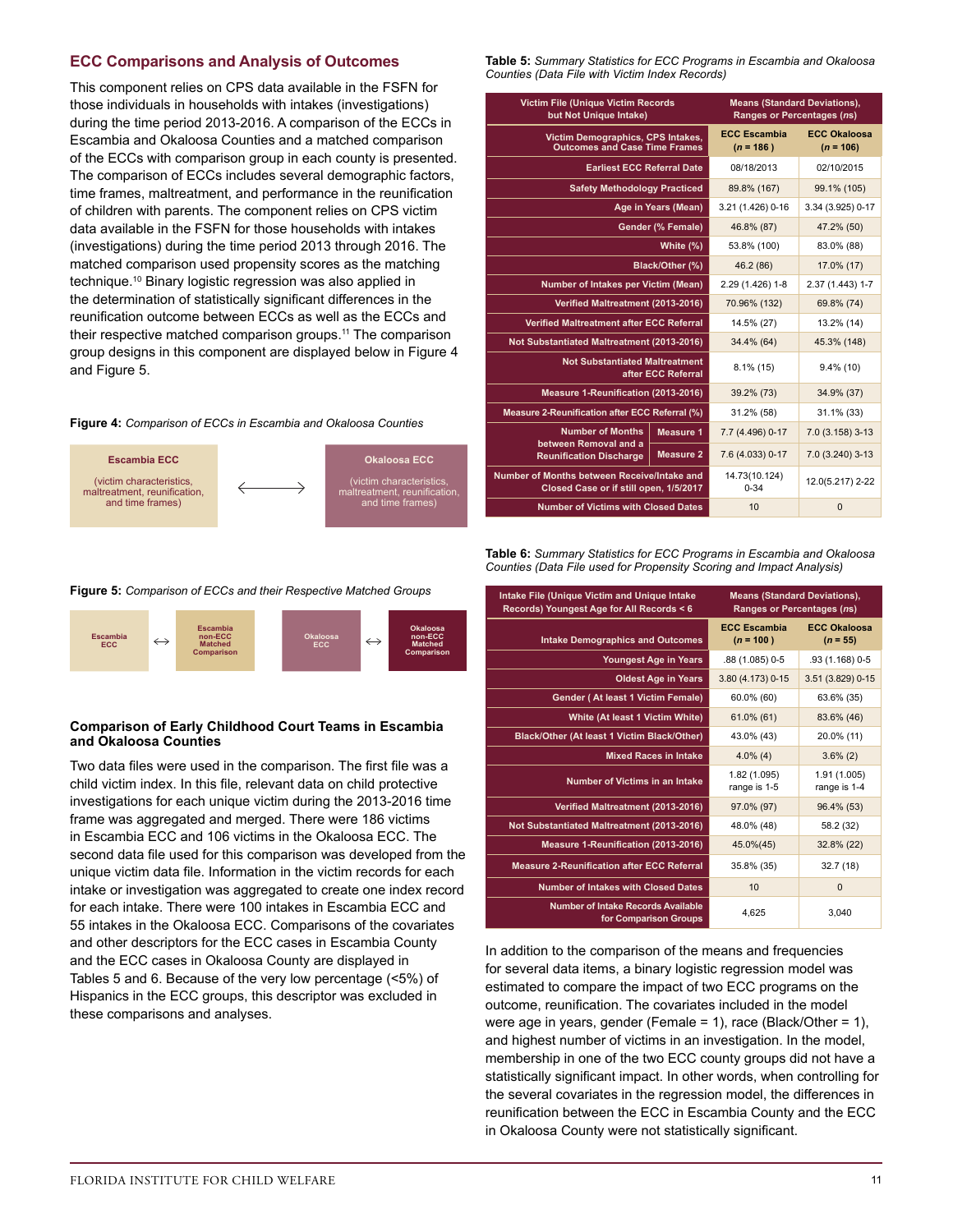# **ECC and Non-ECC Comparisons**

The data file used in these comparisons and the matched comparison design was the unique intake data file. In addition, only intake records with a youngest victim less than 6 years of age were selected for the next step. Propensity scores were calculated (IBM SPSS Statistics, Version 22) using the following covariates:

- Youngest victim age in the intake
- Gender (At least 1 Female in intake)
- Black/Other (At least 1 Black/Other in intake)
- Number of victims in intake or investigation
- Safety Methodology practiced

Non-ECC matches were identified for each ECC intake record using the propensity scores without replacement. The threshold of tolerance for the allowed differences between the ECC record propensity score and the match was .01. Binary logistic regression was used to determine the statistical significance of the ECC/non-ECC group membership on the reunification outcome. The *n*s for these analyses were equal to two times the number in the ECC group in each county. The *n* for the ECC/non-ECC comparison in Escambia was 200 (100 X 2) and the *n* for the ECC/Non-ECC comparison in Okaloosa was 110 (55 X 2).

Descriptive statistics for several key variables were calculated for each group in the ECC and non-ECC comparisons. Comparisons of the ECC and non-ECC groups in each county are presented in Tables 7 and 8. In both counties, the percentage reunified was higher for the ECC group compared to the non-ECC group. In Escambia County, the reunification percentages were 35 percent for the ECC group and 7 percent for the non-ECC group. In Okaloosa County, the reunification percentages were 32.7 percent for the ECC group and 3.6 percent for the non-ECC group.

**Table 7:** *Comparison of ECC Escambia and Non-ECC Escambia (Propensity Scoring Matches for Comparison Groups)*

| <b>Unique Victim and Unique Intake Data File</b>                             | <b>Means (Standard Deviations),</b><br>Ranges or Percentages (ns) |                                    |  |  |
|------------------------------------------------------------------------------|-------------------------------------------------------------------|------------------------------------|--|--|
| <b>Victim Demographics and Outcomes</b>                                      | non ECC<br>Escambia<br>$(n = 100)$                                | <b>ECC Escambia</b><br>$(n = 100)$ |  |  |
| Youngest Age in Years (Mean)                                                 | .88 (1.085) 0-5                                                   | 1.16 (1.403) 0-3                   |  |  |
| Birth to 1 Year of Age (%)                                                   | 57.0% (57)                                                        | 46.0% (46)                         |  |  |
| Gender (At least 1 Victim Female)                                            | 64.0% (64)                                                        | 60.0% (60)                         |  |  |
| Black/Other (%)                                                              | 37.0% (37)                                                        | 43.0% (43)                         |  |  |
| <b>Verified Maltreatment (for ECC,</b><br>maltreatment after ECC referral)   | 28.0% (28)                                                        | 20.0% (20)                         |  |  |
| Not Substantiated Maltreatment (for ECC,<br>maltreatment after ECC referral) | 49.0% (49)                                                        | 15.0% (15)                         |  |  |
| <b>Reunification (for ECC,</b><br>reunification after ECC referral)          | $7.0\%$ (7)                                                       | 35.0% (35)                         |  |  |

**Table 8:** *Comparison of ECC Okaloosa and Non-ECC Okaloosa (Propensity Scoring Matches for Comparison Groups)*

| Unique Victim and Unique Intake Data File                                    | <b>Means (Standard Deviations),</b><br>Ranges or Percentages (ns) |                                   |  |  |
|------------------------------------------------------------------------------|-------------------------------------------------------------------|-----------------------------------|--|--|
| <b>Intake Demographics and Outcomes</b>                                      | non ECC<br>Okaloosa<br>$(n = 55)$                                 | <b>ECC Okaloosa</b><br>$(n = 55)$ |  |  |
| Youngest Age in Years (Mean)                                                 | 1.64 (1.445) 0-4                                                  | .93 (1.168) 0-5                   |  |  |
| Birth to 1 Year of Age (%)                                                   | 29.1% (16)                                                        | 49.1% (27)                        |  |  |
| Gender (At least 1 Victim Female)                                            | 69.1% (38)                                                        | 63.6% (35)                        |  |  |
| Black/Other (%)                                                              | $0.0\%$ (0)                                                       | 20.0% (11)                        |  |  |
| Verified Maltreatment (for ECC,<br>maltreatment after ECC referral)          | 29.1% (16)                                                        | 23.6% (13)                        |  |  |
| Not Substantiated Maltreatment (for ECC,<br>maltreatment after ECC referral) | 52.7% (29)                                                        | $16.4\%$ (9)                      |  |  |
| <b>Reunification (for ECC,</b><br>reunification after ECC referral)          | $3.6\%$ (2)                                                       | 32.7% (18)                        |  |  |

Based on binary logistic regression results, ECC participation in both counties had a favorable impact on the reunification outcome. Odds ratios for ECC group participation were statistically significant  $(p = .001)$ . Victims served in the ECC in Escambia were 7.1 times (CI: 2.994-17.096) more likely to have a reunification compared to victims not served in the ECC in Escambia County. Victims served in the ECC in Okaloosa County were 12.9 times (CI: 2.820-58.946) more likely to have a reunification compared to victims not served in the ECC in Okaloosa County.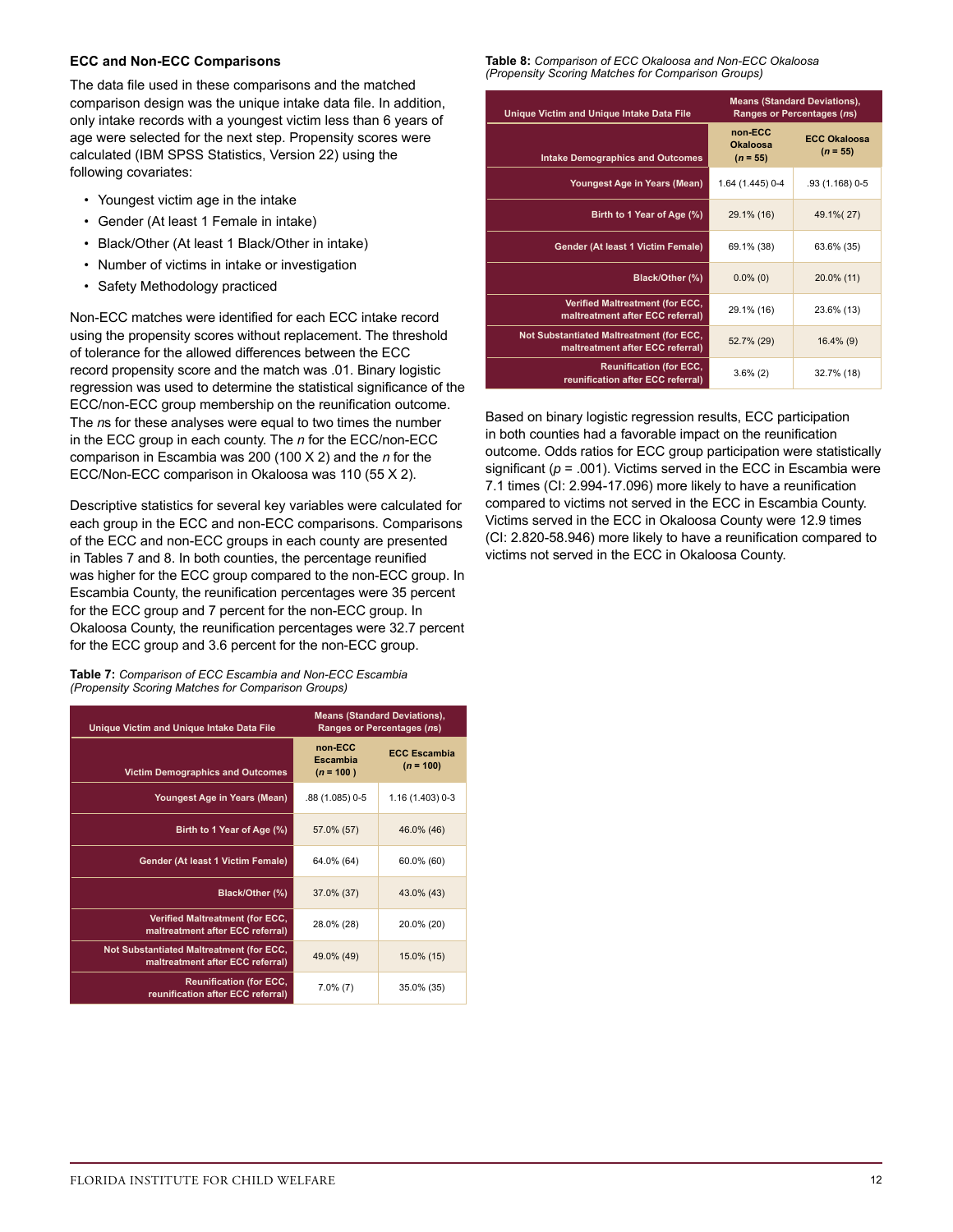The time frames (days and months) between child removal and three types of discharge were calculated for the ECC victim records in Escambia and Okaloosa Counties and the Non-ECC victim records in Escambia, Okaloosa, Santa Rosa, and Walton Counties. See Tables 9 and 10. The types of discharges included were reunification, guardianship, and adoption. These figures provide multiple comparisons between ECC and non-ECC records on the length of time to reach permanency. Among all three types of the discharges, reunification time frames are the shortest with the means well below 12 months for ECC (range from 7.65 to 8.25 months) and non-ECC (range from 7.19 to 9.10 months). For the subgroups with adoption discharges, the means for number of months are close to or just over 24 months. For Escambia County ECC records, the mean number of months to an adoption discharge was 25.87. Okaloosa County ECC did not have any adoption discharges in the FSFN data available for this analysis.

**Table 9:** *Okaloosa and Escambia ECC Length of Time between Removal and Reunification, Guardianship, and Adoption Descriptive Statistics*

| Days or Months between<br><b>Removal and Discharge</b> | $\mathbf n$    | <b>Minimum</b> | <b>Maximum</b> | <b>Mean</b> | Std.<br><b>Deviation</b> |
|--------------------------------------------------------|----------------|----------------|----------------|-------------|--------------------------|
| <b>Okaloosa ECC</b>                                    |                |                |                |             |                          |
| Reunify Discharge-Days                                 | 37             | 107            | 404            | 231.46      | 94.272                   |
| Reunify Discharge-Months                               | 37             | $\overline{4}$ | 13             | 7.65        | 3.066                    |
| Guardian Discharge-Days                                | $\overline{2}$ | 350            | 350            | 350.00      | .000                     |
| Guardian Discharge-Months                              | $\overline{2}$ | 11             | 11             | 11.00       | .000                     |
| <b>Adoption Discharge-Days</b>                         | $\Omega$       | --             | --             | --          |                          |
| <b>Adoption Discharge-Months</b>                       | $\Omega$       |                |                |             |                          |
| <b>Escambia ECC</b>                                    |                |                |                |             |                          |
| Reunify Discharge-Days                                 | 73             | 1              | 544            | 250.30      | 140.865                  |
| Reunify Discharge-Months                               | 73             | $\mathbf{0}$   | 18             | 8.25        | 4.681                    |
| Guardian Discharge-Days                                | 15             | 298            | 630            | 405.60      | 90.571                   |
| Guardian Discharge-Months                              | 15             | 10             | 21             | 13.33       | 3.086                    |
| <b>Adoption Discharge-Days</b>                         | 23             | 410            | 978            | 788.09      | 165.437                  |
| <b>Adoption Discharge-Months</b>                       | 23             | 13             | 32             | 25.87       | 5.471                    |

**Table 10:** *Okaloosa, Escambia, Santa Rosa, and Walton Non-ECC Length of Time between Removal and Reunification, Guardianship, and Adoption Descriptive Statistics*

| Days or Months between<br><b>Removal and Discharge</b> | $\mathbf{n}$ | Minimum      | <b>Maximum</b> | <b>Mean</b> | Std.<br><b>Deviation</b> |
|--------------------------------------------------------|--------------|--------------|----------------|-------------|--------------------------|
| <b>Okaloosa non-ECC</b>                                |              |              |                |             |                          |
| Reunify Discharge-Days                                 | 545          | $\mathbf{1}$ | 1109           | 240.12      | 168.123                  |
| Reunify Discharge-Months                               | 545          | $\Omega$     | 36             | 7.87        | 5.519                    |
| Guardian Discharge-Days                                | 137          | 0            | 1013           | 366.41      | 165.845                  |
| Guardian Discharge-Months                              | 137          | $\mathbf 0$  | 33             | 12.04       | 5.443                    |
| <b>Adoption Discharge-Days</b>                         | 142          | 249          | 1311           | 711.32      | 217.309                  |
| <b>Adoption Discharge-Months</b>                       | 142          | 8            | 43             | 23.35       | 7.168                    |
| <b>Escambia non-ECC</b>                                |              |              |                |             |                          |
| Reunify Discharge-Days                                 | 607          | 0            | 924            | 276.59      | 168.433                  |
| Reunify Discharge-Months                               | 607          | $\Omega$     | 30             | 9.10        | 5.544                    |
| Guardian Discharge-Days                                | 140          | 13           | 1107           | 431.86      | 191.922                  |
| Guardian Discharge-Months                              | 140          | $\Omega$     | 36             | 14.19       | 6.246                    |
| <b>Adoption Discharge-Days</b>                         | 143          | 277          | 2429           | 721.97      | 280.224                  |
| <b>Adoption Discharge-Months</b>                       | 143          | 9            | 80             | 23.77       | 9.240                    |
| <b>Santa Rosa non-ECC</b>                              |              |              |                |             |                          |
| Reunify Discharge-Days                                 | 260          | 1            | 695            | 243.36      | 159.552                  |
| Reunify Discharge-Months                               | 260          | $\mathbf{0}$ | 23             | 7.97        | 5.240                    |
| Guardian Discharge-Days                                | 46           | 0            | 828            | 403.13      | 137.556                  |
| Guardian Discharge-Months                              | 46           | $\mathbf 0$  | 27             | 13.22       | 4.506                    |
| <b>Adoption Discharge-Days</b>                         | 96           | 263          | 1273           | 657.02      | 217.451                  |
| <b>Adoption Discharge-Months</b>                       | 96           | 9            | 42             | 21.53       | 7.174                    |
| <b>Walton Non-ECC</b>                                  |              |              |                |             |                          |
| Reunify Discharge-Days                                 | 109          | $\mathbf{1}$ | 807            | 219.25      | 141.605                  |
| Reunify Discharge-Months                               | 109          | $\Omega$     | 27             | 7.19        | 4.652                    |
| Guardian Discharge-Days                                | 24           | 196          | 1008           | 401.29      | 187.299                  |
| Guardian Discharge-Months                              | 24           | 6            | 33             | 13.00       | 6.164                    |
| <b>Adoption Discharge-Days</b>                         | 27           | 503          | 1368           | 664.63      | 191.305                  |
| <b>Adoption Discharge-Months</b>                       | 27           | 17           | 45             | 22.00       | 6.226                    |

Note: The FSFN child removal and discharge records are historic for the individuals in households with intakes (investigations) during the time period 2013 through 2016. Child removal dates in the FSFN data used for the statistics in this table extend back to 2000. Therefore, the maximum time periods between removals and discharges can exceed three years. The removal and discharge records for the ECC children were more likely to indicate shorter time frames due to their emphasis on younger children. Age limitations for the children in the records for the non-ECC groups were not implemented so the non-ECC records include more older children.

An analysis of variance was conducted for different time frames and combinations of the ECC and non-ECC subgroups displayed in Tables 9 and 10. It was discovered that there were not statistically significant differences in the times between removal and reunification between the ECC Escambia and ECC Okaloosa records, the ECC Escambia and non-ECC Escambia records, or the ECC Okaloosa and non-ECC Okaloosa records. There were significant differences in the reunification times among only the non-ECC subgroups ( $F = 7.288$ ,  $p < .000$ ). The differences in the guardianship times were also significant among the non-ECC subgroups but at a lower level (F = 3.261, *p* = .022). In this comparison, the Non-ECC Okaloosa subgroup had the lowest mean time to guardianship, 12.04 months, and the non-ECC Escambia subgroup had the highest mean time to guardianship, 14.19 months.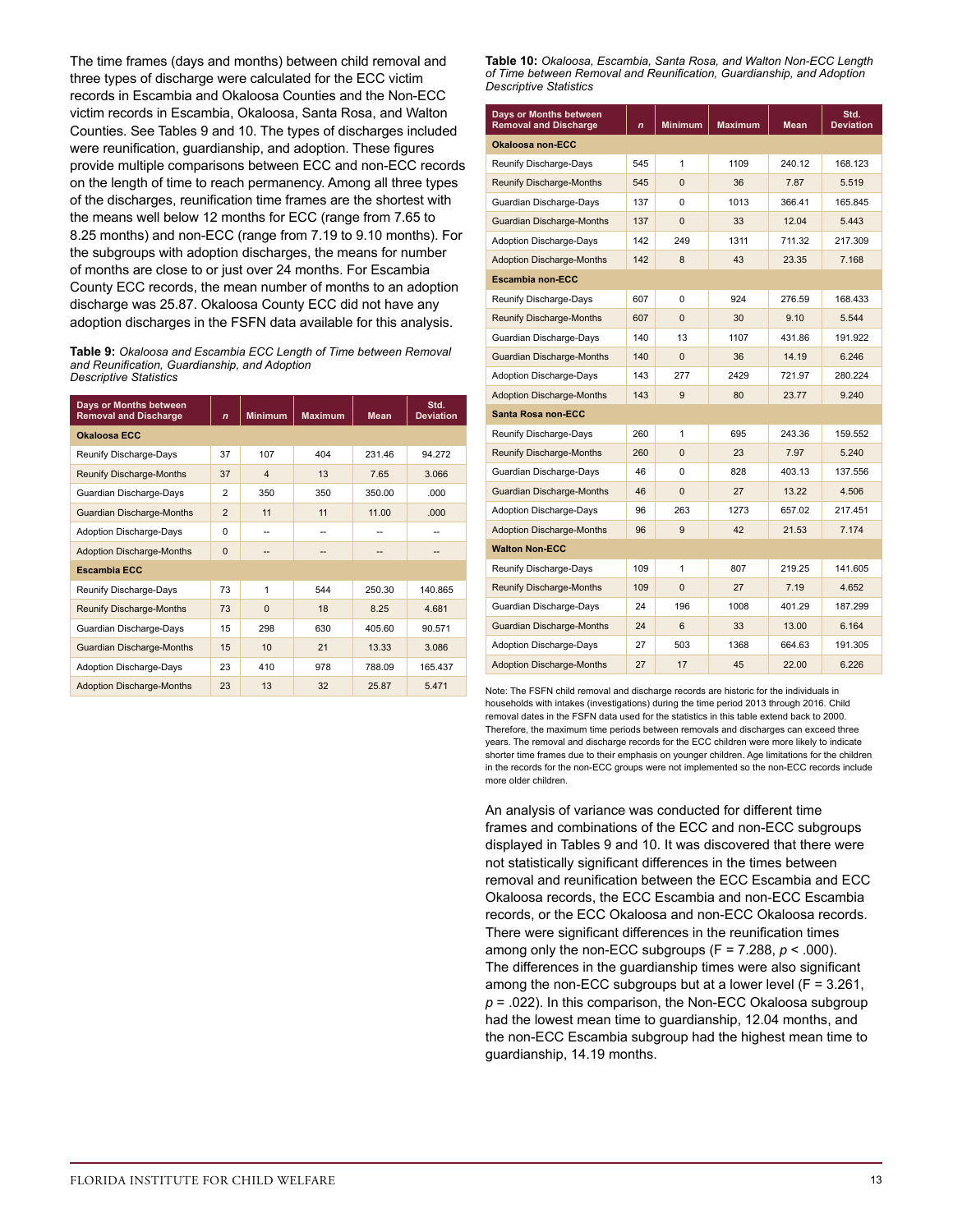#### **Comparison of ECCs in Escambia and Okaloosa Counties using the Florida Dependency Court Information System as the Source**

Early childhood court data provided by the local ECC staff and entered in Florida's Dependency Court Information System were shared with this evaluation on 3/17/2017. See Table 11. This information was useful as a comparison with data available in FSFN and for items that were not available in FSFN. It should be noted that the records include "active" and "inactive" ECC cases in Escambia and Okaloosa Counties over multiple years. *N*s are specified for several items in order to indicate the number of records that had information available for the calculation of the summary statistics.

**Table 11:** *Descriptive Statistics, Early Childhood Courts (Escambia and Okaloosa)* Source: Florida's Dependency Court Information System

| <b>ECC Services,</b><br>Time Frames,<br>and Permanency<br><b>Outcomes</b> | Ns, Means (Standard Deviations),<br><b>Ranges or Percentages</b> |                                      |                                     |                                     |  |  |
|---------------------------------------------------------------------------|------------------------------------------------------------------|--------------------------------------|-------------------------------------|-------------------------------------|--|--|
|                                                                           |                                                                  | <b>ECC Escambia</b><br>(102 records) | <b>ECC Okaloosa</b><br>(77 records) |                                     |  |  |
| Earliest ECC Referral Date                                                |                                                                  | 9/12/2013                            |                                     | 3/16/2015                           |  |  |
| Active Case (Yes)                                                         |                                                                  | 43.1% (44)                           |                                     | 88.3% (68)                          |  |  |
| Number of Caregiver Visits                                                | $n = 29$                                                         | 65.17(108.09)<br>Range is 0-406      |                                     | 66.73 (91.319)<br>Range is 0-481    |  |  |
| Number of Total<br><b>Family Meetings</b>                                 | $n = 21$                                                         | 6.43(4.718)<br>Range is 1-16         | $n = 73$                            | 6.82 (5.556) Range<br>is 0-21       |  |  |
| Reunified within 12 Months                                                | $n = 100$<br>45.0%(45)                                           |                                      | $n = 76$                            | 34.2% (26)                          |  |  |
| Number of Placements<br>(excludes records with<br>"0" in data field)      | $n = 50$                                                         | 2.78(1.941)<br>Range is 1-8          | $n = 16$                            | 1.18(1.377)<br>Range is 1-5         |  |  |
| Number of Days from<br>Removal to Reunification                           | $n = 52$                                                         | 251.56(121.859)<br>Range is 1-535    |                                     | 222.86 (88.871)<br>Range is 107-387 |  |  |
| Number of Days between<br>Recent Removal and                              |                                                                  | $0$ Days = 13                        |                                     | $0$ Days = 18                       |  |  |
| <b>Recent ECC Start</b>                                                   |                                                                  | $1$ Day = 23                         | $1$ Day = 33                        |                                     |  |  |
|                                                                           | $n = 89$                                                         | 27.57 (83.138)                       | $n = 72$                            | 5.33 (17.388)                       |  |  |
|                                                                           |                                                                  | Range is 0-760                       |                                     | Range is 0-106                      |  |  |
| <b>Permanency Outcomes</b>                                                |                                                                  | $n = 100$                            |                                     | $n = 76$                            |  |  |
| Adoption                                                                  |                                                                  | 12.0% (12)                           | $1.3\%$ (1)                         |                                     |  |  |
| Guardianship-Relative                                                     | $8.0\%$ (8)                                                      |                                      | $\Omega$                            |                                     |  |  |
| Permanency-Both Parents                                                   |                                                                  | 10.0% (10)                           |                                     | $9.2\%$ (7)                         |  |  |
| Permanency-One Parent                                                     |                                                                  | 26.0% (26)                           |                                     | $1.3\%$ (1)                         |  |  |
| Records with No Outcome<br>Data due to Remaining<br>Open or Pending       |                                                                  | 44.0% (44)<br>88.2% (67)             |                                     |                                     |  |  |

# **Early Childhood Court Children and Family Services Outcomes**

Achievement on the relevant Children and Family Services Review (CFSR) measures based on the evaluation findings documented in this report is highlighted in Table 12. While the three categories for these measures are consistent with the CFSR prepared for the U.S. Administration for Children and Families (Children's Bureau), the actual measures are not consistent with the federal mandate. The measures presented in this report apply only to this evaluation. A couple of measures did not have data available to confirm or deny their achievement. The category of measures that was most limited in this respect was child and family well-being. However, it was impressive that data for measures in the child safety and permanency categories were available and documented in this evaluation.

**Table 12:** *CFSR Outcomes, Measures and Objectives for the Evaluation of the ECCs in Escambia and Okaloosa Counties*

# **Child Safety Children are first and foremost protected from abuse and neglect.**

#### **Safety Findings**

Percentage of Children with a Not Substantiated Finding of Maltreatment

- ECC in Escambia was 15% (15) and Non-ECC in Escambia was 49% (49). In the ECC, one not substantiated finding in the ECC occurred within four months of referral to the ECC.
- ECC in Okaloosa was 16.4% (9) and Non-ECC in Okaloosa was 52.7% (29). In the ECC, one not substantiated finding in the ECC occurred within four months of referral to the ECC.

Percentage of Children with a Verified Finding of Maltreatment

- ECC in Escambia was 20.0% (20) and Non-ECC in Escambia was 28.0% (28). In the ECC, two verified findings occurred within four months of referral to the ECC.
- ECC in Okaloosa was 23.6% (13) and Non-ECC in Okaloosa was 29.1% (16). In the ECC, two verified findings occurred within four months of referral to the ECC.

Child Deaths: There was a child death in 2016 in the ECC in Okaloosa County. Subsequent follow-up with ECC professional staff confirmed that the family of the<br>child was enrolled in an Okaloosa ECC. The child died on the day of birth due to<br>"placental abruption." This cause of death has been associa

#### **Permanency Children have permanency and stability in their living situations.**

# **Permanency Findings Times to Permanency (Reunification, Guardianship and Adoption)**

Escambia County ECC

- ECC Escambia mean number of months to reunification was 8.25 and the Non-ECC Escambia mean number of months to reunification was 9.10. The mean number of months for ECC Escambia using the Dependency Court Information System was 8.38 (251.56 days).
- ECC Escambia mean number of months to guardianship was 13.33 and the Non-ECC Escambia mean number of months to guardianship was 14.19.
- ECC Escambia mean number of months to adoption was 25.87 and the Non-ECC Escambia mean number of months to adoption was 23.77.

Okaloosa County ECC

- ECC Okaloosa mean number of months to reunification was 7.65 and the Non-ECC Okaloosa mean number of months to reunification was 7.87. The mean number of months for ECC Okaloosa using the Dependency Court Information System was 7.43 (222.86 days).
- ECC Okaloosa mean number of months to guardianship was 11.0 and the Non-ECC Okaloosa mean number of months to guardianship was 12.04.
- There were no records for adoption discharges for ECC Okaloosa so the comparison of ECC Okaloosa and non-ECC Okaloosa was not conducted.

Number of Placements (Source was the Dependency Court Information System)

- ECC Escambia had an average number of placements of 2.76.
- ECC Okaloosa had an average number of placements of 1.18.

Number of Parent-Child Visits

• Parent-Child visit data records for victims in ECC and Non-ECC groups were not available for this evaluation.

#### **Rates of Reunification (Comparison of ECC and non-ECC)**

Escambia County ECC

The rate of reunification for the ECC Escambia was 35% (35) and the rate of reunification for the non-ECC Escambia comparison group was 7% (7).

#### Okaloosa County ECC

• The rate of reunification for the ECC Okaloosa was 32.7% (18) and the rate of reunification for the non-ECC Okaloosa comparison group was 3.6% (2).

#### **Well-Being of Children and Families Children have permanency and stability in their living situations.**

#### **Well-Being Findings**

Parental Stress: Among the parents that completed the PSI-SF for "before" and "now," there was a significant improvement in one subscale, Parent-Child Dysfunction Interaction, after four months of participation in the ECC.

#### **Training on Trauma-**

**Informed Care Children have permanency and stability in their living situations.**

#### **Training Findings**

The mean scores on the trauma-informed knowledge inventory increased over 10% from pre to post administrations of the tool for each item and for the item scores combined.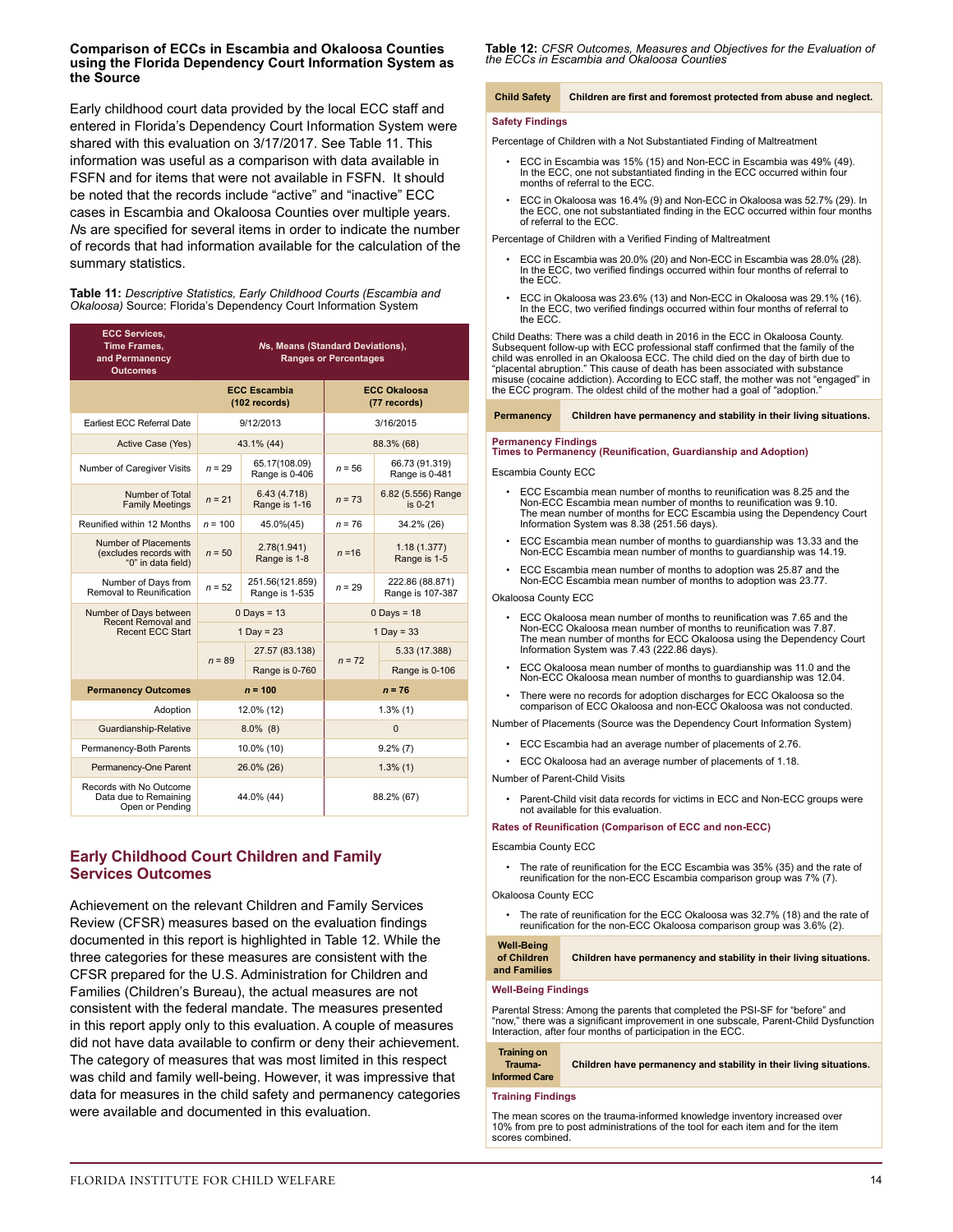# Summary of Findings and Discussion

This project addressed two needs in the First Judicial Circuit which encompasses Escambia and Okaloosa Counties: 1) training on trauma-informed care in order to enhance the collaborative functioning of the ECCs, and 2) an evaluation of ECCs in Escambia and Okaloosa Counties. The ECC live trauma-informed training took place on September 22-23, 2016. It was delivered by the National Center for Child Traumatic Stress (NCTSN) and based on the NCTSN *Child Welfare Trauma Training Toolkit*. The comprehensive evaluation of the Early Childhood Court programs had multiple components. They include the following:

- 1) A pre-post comparison using a self-report inventory to determine whether ECC professionals and community stakeholders' knowledge of the impact of traumatic stress increased after participating in live training on trauma-informed care.
- 2) A pre-post comparison of a self-report inventory to determine whether parental stress (as measured by the Parenting Stress Index – Short Form) changed over the first four months of ECC participation.
- 3) A collaboration survey of ECC staff and community stakeholders and an analysis of the survey data.
- 4) Twelve ECC parent interviews and a qualitative thematic analysis of the data obtained in these interviews.
- 5) A matched comparison design with families served by the Escambia and Okaloosa ECCs as the intervention groups to measure the impact of ECCs on reunification.

Each component addressed an important facet of early childhood courts and provided an opportunity to expand our understanding of their impacts. The methodologies and measurement challenges varied across the components. These challenges ranged from the administration and analysis of responses on a single measurement tool or questionnaire to conducting interviews with parents served in the ECCs and the processing and analysis of large FSFN databases. Despite the challenges, the evaluation made a substantial contribution to early childhood court research in Florida.

In this discussion, noteworthy findings in each evaluation component are highlighted. Similarities, if any, with findings in other relevant and recent research are mentioned. Most of the findings generated in this evaluation were favorable to the ECCs in these two counties. There were very few measurable differences between the two ECCs in outcome performance. The matched comparison design produced a set of findings that indicated a statistically significant impact of both ECCs on reunification. The limitations and qualifiers that affected the level of rigor in the research are articulated with most of these referring to missing data and small sample sizes.

Recommendations for future actions in practice and evaluation are shared at the end of the discussion. Several recommendations focus on continuing activities pursued in this project, such as training on trauma-informed care and strengthening collaboration among child welfare professionals in the early childhood court teams. There is also an emphasis on the need to improve efforts to collect and compile participant data required for more rigorous impact analyses.

# **Training on Trauma-Informed Care**

Based on the self-report inventory administered at the training, the results indicated an improvement in the knowledge of trauma-informed care. The training was conducted by the National Center for Child Traumatic Stress (NCTSN) and was based on the NCTSN Child Welfare Trauma Training Toolkit. Fortunately, the judiciary participated in this training, as well as other key professional groups. More efforts to examine and promote training on trauma-informed care among child welfare professionals are surfacing in the literature.<sup>12,13</sup> The measured impact of these trainings has been positive immediately after, as well as in actual practice several months after the training. 14 Modifications of the NCTSN training have been applied with an inclusion of a train-the-trainer component and refresher or follow-up sessions to reinforce knowledge gains in the initial trainings.

# **Parental Stress**

Based on the retrospective administration of the PSI-SF among 21 ECC participants that had been in an ECC for at least four months, it was found that there was a significant reduction in the level of one parenting stress subscale (Child-Parent Dysfunctional Interaction). Despite the positive finding of lowered parental stress for one of the subscales, it would have been more impressive if significant results had been evident for all three subscales and at a higher level of statistical significance. A larger sample might have produced additional positive significant results in this evaluation but the importance of measuring and monitoring stress was recognized.

Low parental stress has been identified as an important protective factor in preventing child maltreatment<sup>15</sup> and a factor in the individual level of an ecological model or framework explaining the influences on child maltreatment.<sup>16</sup> It is also considered a mediating effect in some child maltreatment studies. Its presence in efforts to work with families that have had their children removed and are addressing multiple challenges across the substance abuse, domestic violence and mental health spectrums is common. Ways to confront and ameliorate parental stress could become more paramount in the selection of practice tools and services available to professionals working with ECCs. Accurate assessment of levels of stress using the PSI-SF might augment these efforts.

# **Professional Collaboration in Early Childhood Courts**

Improving collaboration among the child welfare professionals in the Early Childhood Court was one of the research objectives in this project. The ECC teams are multidisciplinary in nature and collectively provide a variety of services for families, including parent education, mental health treatment, substance abuse treatment, early childhood education, screening and intervention for developmental delays, and referrals to health care services. These are in large part the same services that would be provided in the absence of the ECC. However, the function of the ECC is to coordinate these services more effectively. Local stakeholders in the child welfare and dependency system serving Escambia and Okaloosa Counties have identified "silos" as a major barrier to the effective provision of child welfare services. Silos occur when individual agencies and providers operate according to their own policies and perspectives without effective coordination with other stakeholders in the system. This has historically been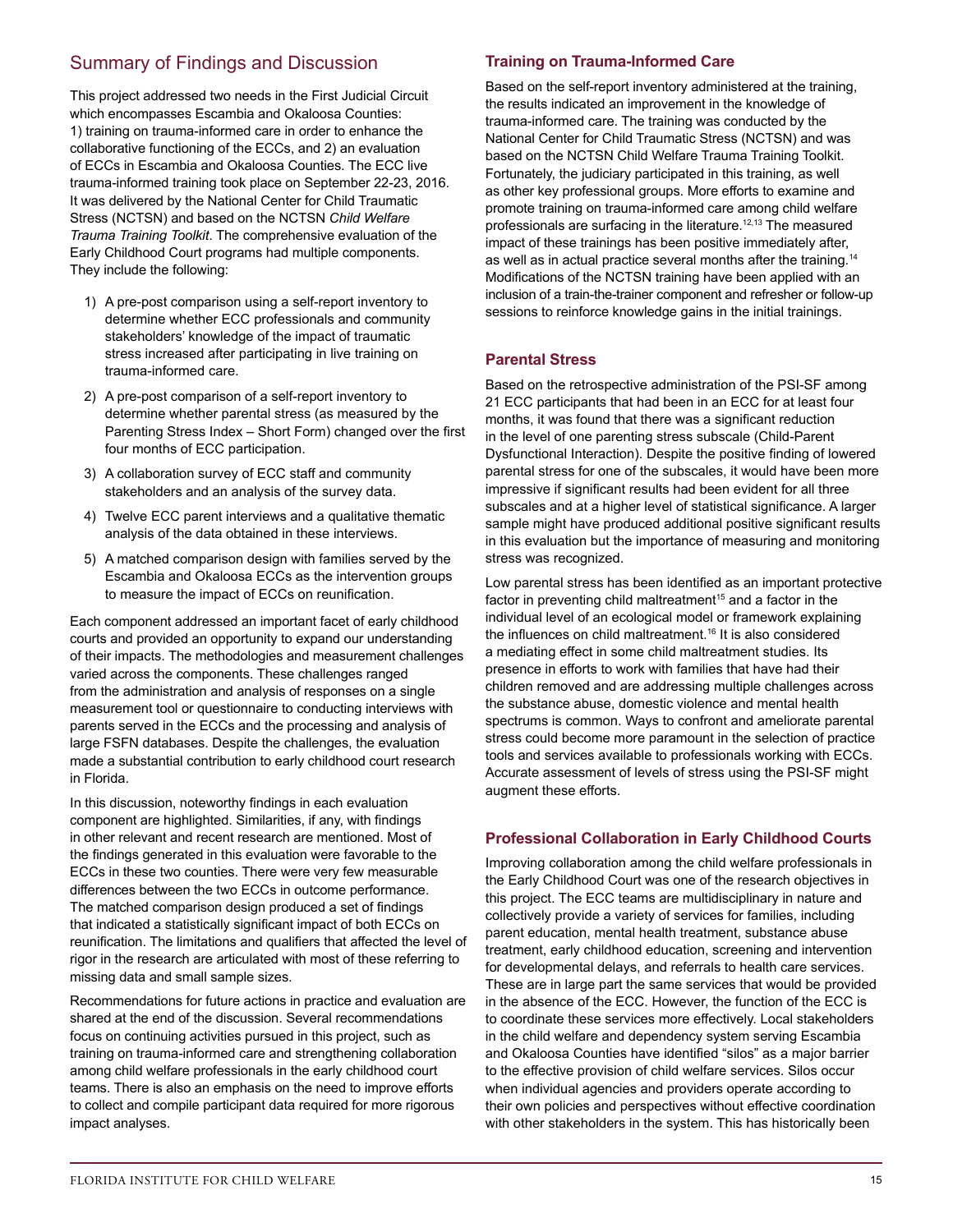a major problem throughout Florida. Dependency court judges as well as FamiliesFirst, the CBC provider serving Escambia and Okaloosa Counties, have identified Early Childhood Court Teams as an effective practice framework for overcoming silos and enhancing coordination among courts, the CBC, service providers, and advocates.

A focus on professional collaboration in the child welfare arena is not new.17 In addition to the Court Team for Maltreated Infants and Toddlers Project, which was promoted by Zero to Three and a program in the Miami-Dade Juvenile Court and closely aligned with the ECCs in Escambia and Okaloosa Counties, there have been other collaboration initiatives. One of these was the early learning and child welfare partnership, which funded two projects in Florida through the "*Child Welfare-Early Education Partnerships to Expand Protective Factors for Children Involved in the Child Welfare System*" (HHS-2011-ACF-ACYF-CO-018) in 2011. Better early childhood education for children in the child welfare system was the primary goal in this initiative. Multidisciplinary teams and staffings that involve child protection services, the judiciary, community-based care agencies, children's legal services, community providers, and guardian ad-litem have also emerged with the implementation of a practice model in Florida called the Safety Methodology. Measuring collaboration helps to identify if collaboration is occurring and contributing to the goals of the collaborative efforts, in this case, the ECCs.

Based on the collaboration survey in this evaluation, which was administered in September 2016 at the trauma training and online in January 2017, findings were generally positive. Scores on the success factors were relatively high with six success factors having high scores (over 4.0) in at least one of the two survey administrations. There were no success factor scores below 3.0 which is the recommended threshold for factors that need immediate attention. The remaining scores were in the 3.0-3.9 range and are considered "borderline" and might require more attention.

There were two open-ended questions on the collaboration survey for respondents to share achievements and suggestions for addressing challenges. The comments regarding ECC achievements were very positive and are represented in the following:

- Shorter time frame to permanency (reunification as well as other discharges, such as adoption)
- More reunifications
- Strong team approaches and more resources
- Successes with families in reunification with younger child even when a parent has had his/her rights terminated for older children
- Confidence instilled in parents

Comments regarding challenges and suggestions to address them were also instructive for the ECCs in both counties. Selected comments are summarized in the following with the county for the ECC that shared the challenge and/or suggestion in parentheses:

- Clients difficult to locate, move often and have phones disconnected (Both counties)
- Need more feedback from providers (Both counties)
- The needs of older siblings are not being met (Okaloosa)
- Parent attorneys working against the goals in ECC (Okaloosa)
- CPP slows down the reunification (Okaloosa)
- Difficult to address a parent's multiple challenges (DV, substance abuse, low functioning) in 9-12 months (Escambia)
- Some case managers and foster families are too adversarial with parents, particularly those with substance abuse (Okaloosa)
- Housing and transportation are barriers (Okaloosa)
- Lack of clear ECC policy/procedures (acceptance/eligibility of families into ECC, scheduling of staffings and court hearings) (Escambia)
- Need strong leadership to guide the focus of the ECC (Escambia)
- Need the ECC process to be streamlined (Both counties)
- Need more service/therapy options that are trauma-informed (Okaloosa)
- Need rules for reunifications, overnight and unsupervised visitations (Okaloosa)
- If family is not engaged, need to have them attend another induction in ECC to re-evaluate their desire and allow another family to participate (Okaloosa)
- Staffings should be held on the same day as court hearing (Okaloosa)

Despite the relatively positive feedback on ECC collaboration in this evaluation, it is important to note that there were no survey participants from the judiciary. Even though the judiciary has demonstrated support for the ECC model in these two counties and believes in the model, it is unfortunate that they did not participate in this opportunity to measure collaboration and offer their feedback. By participating in this evaluation component, they might have gained some insights into collaboration and how it can be strengthened.

# **ECC Parent Interviews**

The twelve ECC parents interviewed provided a comprehensive look at what happens, what services are provided, what was beneficial, what should be improved and how their interaction with their children had been impacted. Positive opinions of ECC were abundant and convincing. Parents in Escambia and Okaloosa Counties shared the extent to which ECC changed their lives for the better. Feedback was more elaborate and specific among the parents in Okaloosa County. The support and encouragement gained from their ECC was acknowledged by multiple parents. A few parents mentioned complaints or criticisms that affected them or their family specifically. Suggestions for improvements included a need for better communication between professional staff working on a case, particularly when there is staff turnover. The importance and need for drug treatment immediately after children have been removed was also acknowledged by more than one parent.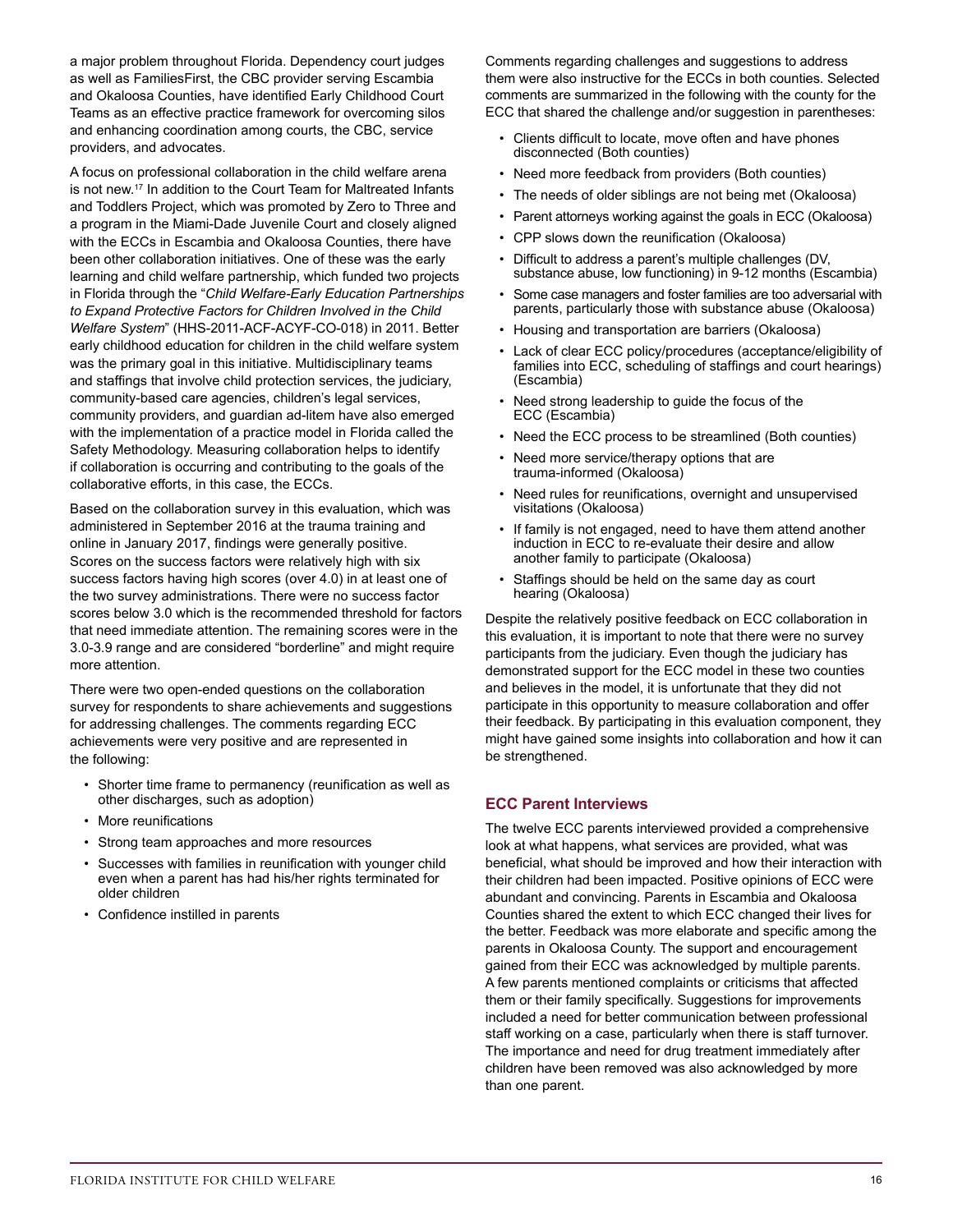# **Impact of ECCs in Reunifying Families**

The evaluation component that focused on the ECC comparisons provided a rare chance to examine the impact of participation in an ECC on a single outcome, reunification. In addition to comparing the two ECCs to each other, the comparison design allowed a comparison of each ECC with matched records in their respective counties. Both ECCs were found to be impactful in increasing reunifications when compared to their matches. In other words, there was a significant difference in the number of reunifications between the ECCs and the matched comparison groups with ECC participants having a significantly higher number of reunifications.

The positive ECC findings were an important contribution to the evidence-base on early childhood courts, but there is more to learn and confirm. The strengths of the early child court models often refer to the actual services that parents and their children receive. This set of services includes child-parent psychotherapy (CPP), parenting training (might include Circle of Security), drug treatment, counseling and support groups for domestic violence victims, and a variety of other services that are considered appropriate for all members of the family. Evidence supporting CPP as effective with several outcomes and Systematic Training for Effective Parenting (STEP) as effective with another set of outcomes (including parent stress) has been documented in SAMHSA's National Registry of Evidence-based Programs and Practices. A meta-analytic review of parent training program effectiveness identified varying components of training and supported the use of the programs in changing parenting behavior and preventing early child behavior problems.<sup>18</sup> The impact of the ECCs on a variety of outcomes might be due, in part, to the specific services received. Without detailed information on the services received by each family, including the number of sessions and the assessments by the providers of progress in behavior change, it was not possible to identify the impact of a specific service or therapy in this evaluation.

# **Limitations and Qualifiers in the Methodologies and Analyses**

One limitation was small sample participant samples. There was a small number of participants completing the PSI-SF (*n* = 21) and participating in the parent interviews (*n* = 12). Because the mandatory four month ECC participation prior to completing the PSI-SF, the time period allowed for the project was not sufficient to include more ECC participants. The twelve interviews with ECC parents were extremely informative, but more interviews would have allowed a wider range in experience and more diversity in child protection backgrounds among the parents in each ECC (Escambia and Okaloosa). The project resources were also not sufficient to interview more than 12 parents.

The retrospective format used in the administration of the PSI-SF was appropriate for this evaluation due to the short time frame and the importance of including as many parent participants as possible. However, the conventional pre/post administration of measurement tools in which the measurement tool is administered before beginning an intervention and then after completing the intervention is often the scientifically preferred approach.

In the matched comparison design, all of the analyses conducted for comparing ECC and non-ECC records were based on the data available on cases at the time of the data extraction from the FSFN. While discharge data were available for a large number of cases up until the date of the data extraction, very few cases were actually closed. Most of the families were still receiving services. In this analysis, it was important to maintain as many families as possible in the evaluation for adequate sample sizes. However, it might have been more appropriate to examine closed cases separate from those currently open. Missing key dates and other information on ECC participants also added limitations to the analysis. One example was ECC referral dates which were needed for each victim in order to improve the accuracy of reunification and maltreatment occurrences in order to ensure they occurred after referral and during participation in an ECC.

There was limited information available in FSFN on all victims in this evaluation. There were only five covariates with the necessary data in order to calculate the propensity scores for the matching procedure. The process could have been improved with more covariates. In addition, there was no information on the types of services provided for the families in the non-ECC comparison groups. While the victims in the non-ECC comparison groups were not served by the ECC model, they might have been in CPP or other therapies that were also provided for families served in an ECC.

As a final limitation in this evaluation, the matched comparison design with the impact analysis was not a randomized controlled trial (RCT). There was no random selection and assignment of families to an ECC treatment group or a control group. While an RCT is not always appropriate or recommended for programs serving families in the child welfare system, such as the ECCs, it is often considered an essential design for determining program effectiveness in meeting an outcome.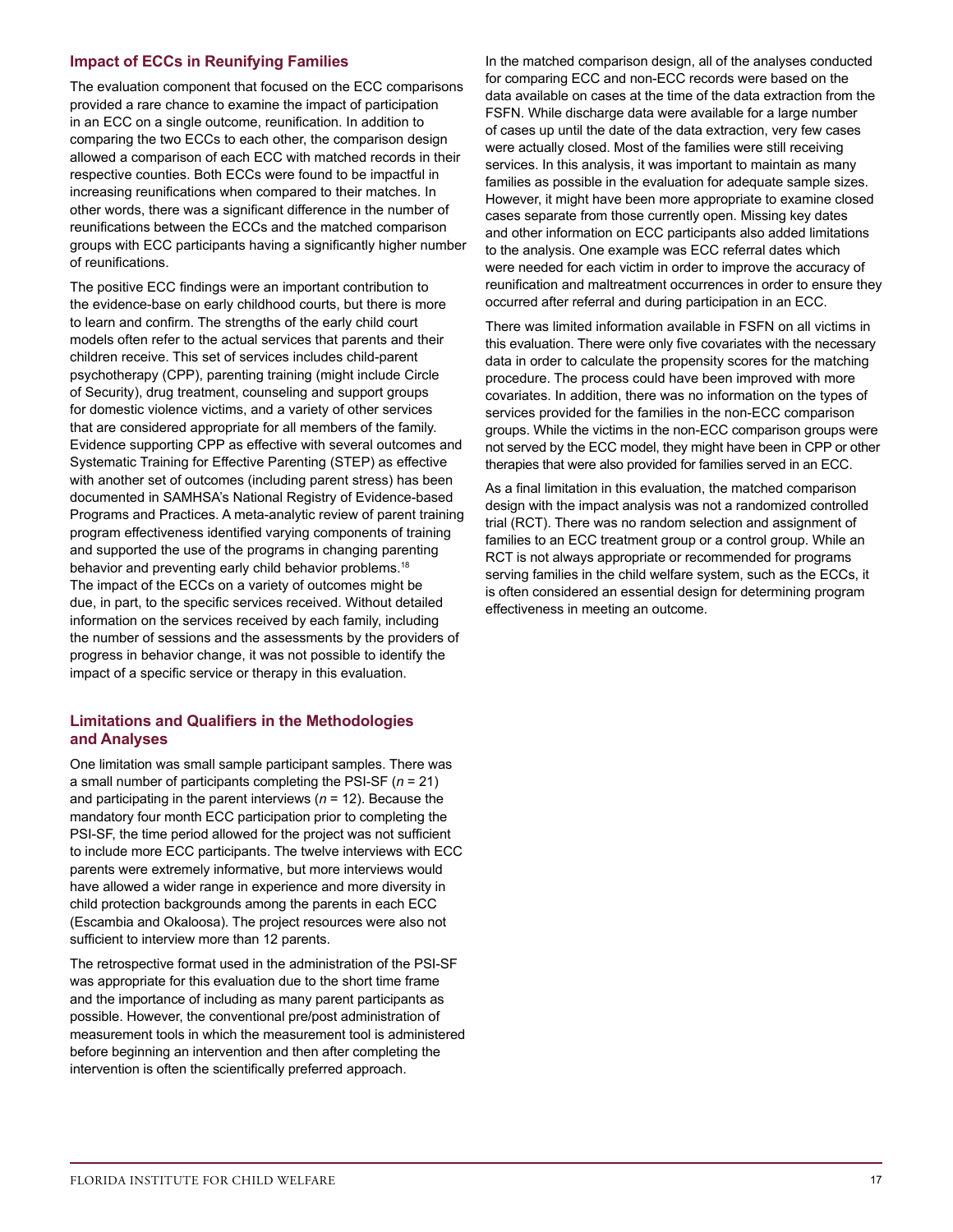# **Recommendations to Support and Improve ECCs**

The recommendations offered in this subsection of the report build on the evaluation findings and draw from research literature in child welfare. They are two-prong in that they support ECC improvements and continued evaluation of ECC. The evaluation of the ECC models functioning in Escambia and Okaloosa Counties can be more rigorous and convincing in its guidance to continue ECC success.

- **1) More trauma-informed care training.** In the future, there might be a need for and an interest in continuing training for new child professional members of the ECCs, as well as a refresher for those that already participated in training.
- **2) Include the administration and review of the Parental Stress Index-SF for parents enrolled in the ECCs.** Some providers might be administering this tool already but, if not, identify at least one that can provide this service for participants in each ECC. Train the ECC staff to interpret the assessment based on the completion of the PSI-SF. Referring to this assessment might augment the efforts of the Family Services Counselor and other ECC professionals to improve the family's progress in changing behavior.
- **3) Monitor and strengthen ECC collaboration by administering the** *Wilder Collaboration Factors Inventory* **and discussing the responses.** This inventory could be administered online using a software package (Survey Monkey or other) with a summary report function. The participation of the judiciary in these future surveys is also recommended.
- **4) Conduct ECC Policy and Procedural Review Sessions.** This recommendation is to convene ECC professionals to review the findings based on the collaboration survey as well as the parent interviews documented in this evaluation report. In the collaboration survey, lower scores for success factors can provide initial suggestions for topics that might be addressed. In addition, the evaluations of ECC outcomes provided by the survey respondents and the comments offered in the open-ended questions are excellent sources for issues that could benefit from further review and subsequent improvement. A current effort underway to review and revise the draft *Procedural Operations Guide for the Escambia Early Childhood Court* might be an excellent parallel process to the review suggested here. Combining the two efforts might also be appropriate.
- **5) Conduct more evaluations of ECCs**. Although there is evidence documented in this report that supports the impact of ECCs on reunification, each implementation of ECC is unique in that it builds on the strengths of the local community and confronts the special challenges of the local community. Future evaluations of the ECCs that include matched comparison designs are warranted and should be funded periodically (every 2-3 years). Evaluation efforts should include closer examination of ECC specific services and therapies in order to confirm their effectiveness in addition to the overall ECC model. This evaluation provided a solid foundation for using FSFN data in these matched comparison designs and further refinement of these designs and the measurement of key outcomes is feasible.
- **6) Strengthen the Comprehensive Collection and Organization of Data on ECC Participants.** Integrate information collected in ECC staffings and available in FSFN into a single template or format that is appropriate for subsequent qualitative and quantitative analysis. At a minimum, the following items should be included:
	- a. Demographics of all family members (DOB, race, ethnicity, and number of victims and other household members in an investigation/intake)
	- b. Maltreatment history (previous report dates, types of findings)
	- c. Dates for all steps in the process and services (i.e., receive date of intake, referral date to ECC, court hearing dates, dates in the progression of the level of visitations, removal dates, discharge dates, closure dates, and dates for services)
	- d. All maltreatment findings and types in the most recent investigation/intake that resulted in child removal and subsequent to referral to ECC
	- e. All discharge types before (if any) and subsequent to the ECC referral
	- f. All services provided and status of progress in these services
- **7) Continue to document relevant information on provider services.** The purpose is to develop a better understanding of the impact of specific services and combinations of services on the ECC participants. Number of CPP, DV group sessions, drug treatment sessions, and other types of therapy or services can be included in analytical models to determine their statistical relationships to expected outcomes, such as reunification.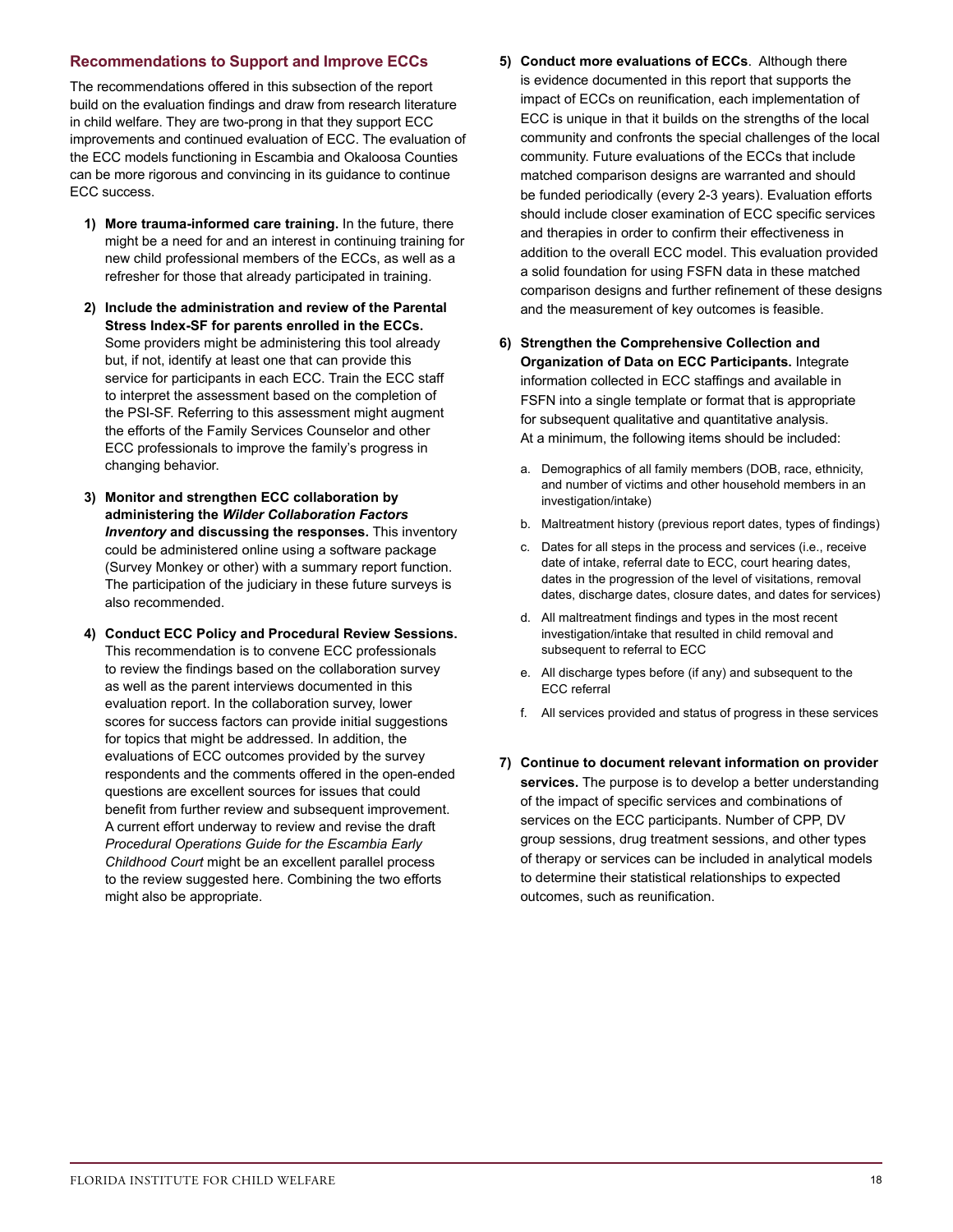# **Acknowledgements**

This project would not have been completed without the assistance of professionals at several community agencies. We would like to recognize the efforts of FamiliesFirst Network of Lakeview in coordinating with the evaluation team at the Ounce of Prevention Fund of Florida in developing the initial proposal, coordinating with the evaluation team on the evaluation plan, and following through with several actions related to the trauma-informed training and ECC data collection in Escambia and Okaloosa Counties. Margot Doelker and Claudia McArthur with FamiliesFirst were the two primary contacts that coordinated with the evaluation team. Nancy Kirton, a FamiliesFirst Network Business Support Team Manager, shared her expertise and time in the preparation of de-identified Florida Safe Families Network data for this evaluation. In addition, Dr. Glenn Rohrer in the Department of Social Work at the University of West Florida served as an affiliate for this project. Dr. Rohrer was a member of the project advisory group and shared advice on the methodologies used in this evaluation. In addition, Leigh Merritt and other professional staff with the Dependency Court Information System in the Office of the State Courts Administrator coordinated with our evaluation team to share de-identified information on Early Childhood Court participants in Escambia and Okaloosa Counties. We appreciated the opportunity to obtain this information and include it in our report. Amber Ortiz, an intern in the Research, Evaluation and Systems Unit (RES), and Tammy Coleman, a research assistant in RES, assisted with data compilation and the preparation of several tables in this report. Audrey Schnell, a consultant with The Analysis Factor, shared expertise on the matched comparison design and the reliance on propensity score matching.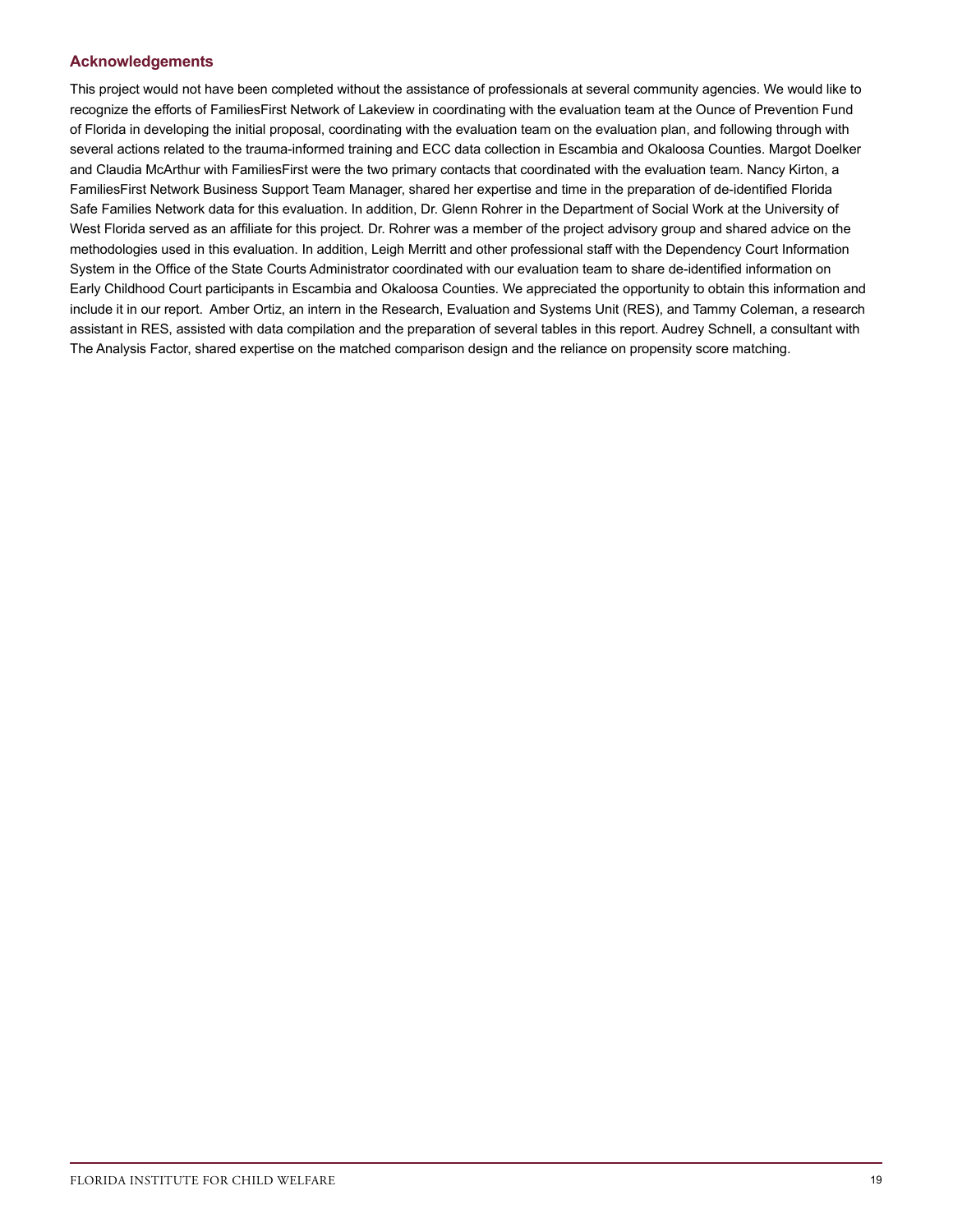# Appendix A

# **CHILD WELFARE TRAUMA TRAINING TOOLKIT TRAINING EVALUATION QUESTIONNAIRE**

What best describes the system or organization you represent at this training? (Check one):

| $\Box$ Child welfare                                | П      | Mental/behavioral health | □ | Juvenile/criminal justice        |  |  |
|-----------------------------------------------------|--------|--------------------------|---|----------------------------------|--|--|
| $\Box$ Courts                                       | $\Box$ | Education                |   |                                  |  |  |
| $\Box$ Other - Explain                              |        |                          |   |                                  |  |  |
|                                                     |        |                          |   | ECC Member: $\Box$ Yes $\Box$ No |  |  |
| Please write down the ID number from your name tag: |        |                          |   |                                  |  |  |

# **Please answer the following questions by circling the answer that applies to you. Please circle only ONE response for each statement.**

|                                                                                                                                             | Not at All | <b>To a Slight</b><br><b>Extent</b> | <b>To a Moderate</b><br><b>Extent</b> | <b>To a Great</b><br><b>Extent</b> | To a Very<br><b>Great Extent</b> |
|---------------------------------------------------------------------------------------------------------------------------------------------|------------|-------------------------------------|---------------------------------------|------------------------------------|----------------------------------|
| 1. I understand the meaning of "child traumatic stress."                                                                                    | $\Omega$   | $\mathbf{1}$                        | 2                                     | 3                                  | 4                                |
| 2. I can define the essential elements of Trauma-Informed<br>Child Welfare Practice.                                                        | $\Omega$   | 1                                   | 2                                     | 3                                  | 4                                |
| 3. I understand the relationship between a child's trauma<br>history and his/her emotional and behavioral reactions.                        | $\Omega$   | $\mathbf{1}$                        | 2                                     | 3                                  | 4                                |
| 4. I am able to identify a child's coping skills, strengths,<br>and other protective factors that will help him/her<br>recover from trauma. | $\Omega$   | 1                                   | $\overline{2}$                        | 3                                  | 4                                |
| 5. I have a solid knowledge about trauma- informed<br>practice that will help in my decisions and actions.                                  | $\Omega$   | $\mathbf{1}$                        | 2                                     | 3                                  | 4                                |
| 6. I am prepared to assist people whom I supervise or<br>work with in implementing a trauma-informed practice.                              | $\Omega$   | 1                                   | 2                                     | 3                                  | 4                                |
| 7. I can identify at least three ways in which the child<br>welfare system may increase a child's trauma<br>symptoms.                       | $\Omega$   | $\mathbf{1}$                        | 2                                     | 3                                  | 4                                |
| 8. I understand how "secondary adversities" that a child<br>experiences may impact his or her trauma recovery.                              | $\Omega$   | 1                                   | 2                                     | 3                                  | 4                                |
| <b>9.</b> I know the difference between behaviors that are<br>symptoms of trauma and "bad" behaviors.                                       | $\Omega$   | $\mathbf{1}$                        | 2                                     | 3                                  | Δ                                |
| 10. I know what to do when children experience strong<br>reactions to reminders of their trauma.                                            | $\Omega$   | 1                                   | 2                                     | 3                                  | 4                                |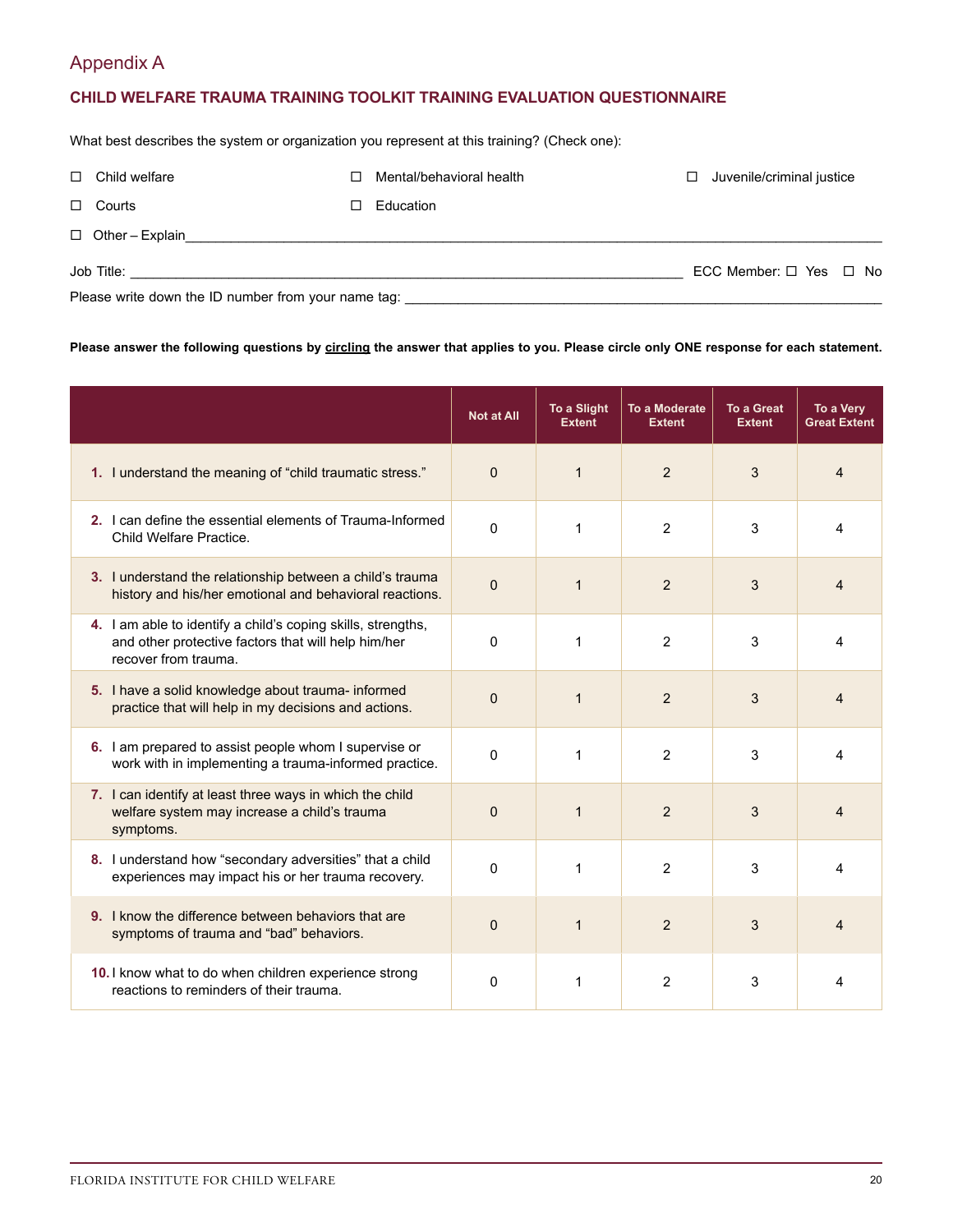# Appendix B

# **ADMINISTERING THE PARENTING STRESS INVENTORY (PSI): INSTRUCTIONS FOR EARLY CHILDHOOD COURT TEAM FACILITATORS**

### **Important Background Information**

- The Ounce of Prevention Fund of Florida (OPFF) is conducting evaluation research on the Escambia and Okaloosa County Early Childhood Court Teams. OPFF is collaborating with FamiliesFirst and with the First Judicial Circuit on this project.
- Each Early Childhood Court Team (ECC) Facilitator will be administering the Parenting Stress Inventory (PSI) survey questionnaire to parents who are receiving services from the ECC.
- This research has been approved by the Baptist Hospital Institutional Review Board. These entities protect the rights of research subjects under federal law. By participating in the survey, a parent becomes a research subject with rights protected under federal law.
- Participation in the PSI survey is VOLUNTARY for parents. Parents are NOT required to complete the survey. A parent's **decision to complete the survey or refuse to complete the survey will NOT affect the services the parent receives.**
- Even after a parent has begun completing the survey, they may choose to stop at any time and refuse to return the survey.
- **• If you have any questions or concerns, please contact the PI, Mary Kay Falconer, PhD, Ounce of Prevention Fund of Florida, 850-921-4494 x134, mfalconer@ounce.org.**

# **The Participant Packet**

- Each ECC Facilitator will receive numerous Participant Packets by mail. ECC Facilitators will use these packets to administer the PSI to parents.
- Each Participant Packet consists of a numbered envelope with the following documents enclosed:
- **1. Consent Form [First Copy]**. (titled "Research Subject Information and Consent Form Participant Consent Form for Retrospective Pre-Post Parent Survey"). This document gives parents important information about the research and about their rights as a research subject. The parent must voluntarily sign this form in order to participate in the survey.
- **2. Consent Form [Second Copy]**. An identical copy of the Consent Form. This is included so that each parent who is asked to participate in the survey may keep one copy of the Consent Form is they wish to. Parents may keep a copy whether they choose to participate or not.
- **3. Instruction Sheet for Parents**. (titled "Parenting Stress Index Short Form (PSI SF) Instructions for Parents Participating in Research). This sheet provides instructions for parents on how to complete the PSI.
- **4. PSI-4 Short Form**. ["Before" Version]. This is a copy of the PSI survey questionnaire labelled "BEFORE." Parents will use this form to report their parenting experiences before receiving ECC services.
- **5. PSI-4 Short Form**. ["Now" Version]. This is a copy of the PSI survey questionnaire labelled "NOW." Parents will use this form to report their parenting experiences before receiving ECC services.

# **Steps to Administer the Survey to Parents**

- **1.** Each time a parent attends an ECC meeting, the Facilitator must determine whether the parent is eligible to complete the PSI survey. A parent is eligible if and only if they meet all of the following criteria:
	- a. The parent is at least 18 years old.
	- b. The parent has not yet completed the PSI survey for this study.
	- a. The parent has been receiving ECC services for at least four months (120 days.)
- **2.** When the parents are assembled in the waiting area for the ECC meeting, the Facilitator should hand a Participant Packet to each eligible parent.
- **3.** The Facilitator should read aloud to the assembled parents the full text of the Consent Form (except for headers and contact information).
- **4.** The Facilitator should read the full text of the Parent Instruction Sheet to the parents, except for the title and the portion below the header "If you have questions."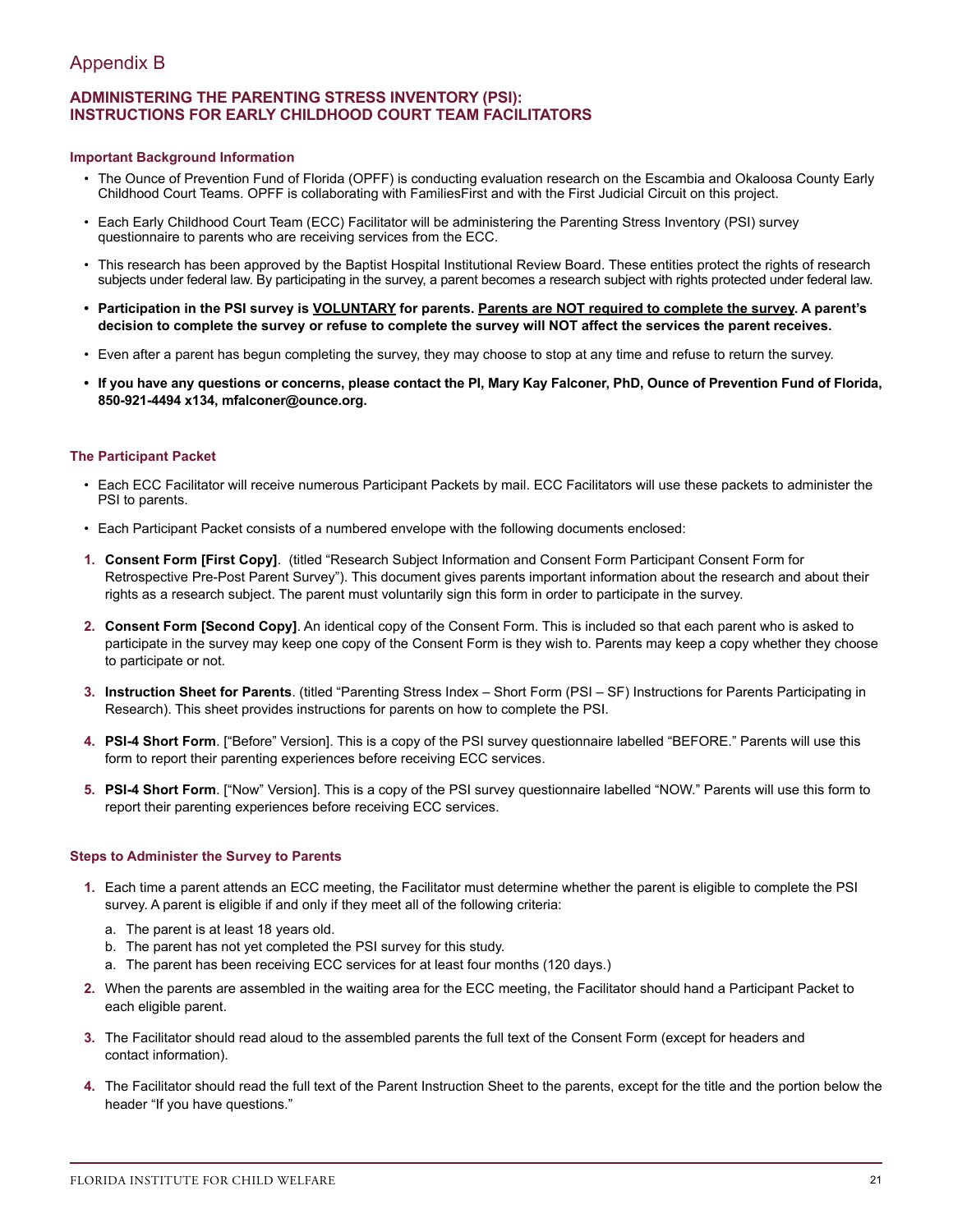- **5.** The Facilitator should hold a copy of the consent form and say to the parents "If you want to complete the survey, you will need to sign one copy of this consent form and return it in the envelope along with survey. Please put the signed consent form and the completed surveys in the envelope and give it back to me before you go. You can keep the extra copy of the consent form for yourself."
- **6.** The Facilitator should ask the parents if they have any questions.
- **7.** At any point, the parent may ask questions about the study or the Consent Form. The Facilitator may answer these questions if he or she knows the answer. Otherwise, the Facilitator will need to contact the Principal Investigator to get the answer to the question. The parent may choose to wait until their next ECC meeting to complete the survey if they cannot get their question answered right away.
- **8.** The Facilitator should thank the parent for participating.
- **9.** The Facilitator should seal the numbered envelopes with the completed survey forms and signed consent forms inside and return them by mail to the address below:

Mary Kay Falconer, PhD Ounce of Prevention Fund of Florida 111 N. Gadsden Street Tallahassee, FL 32301-1507

Participant Packets may be mailed individually or in batches. If mailed individually, the numbered envelope may be used for mailing. **However, the number on the envelope should not be removed or concealed**. Completed Participant Packets should be mailed within two business days of their completion.

# **PARENTING STRESS INDEX – SHORT FORM (PSI-SF)**

#### **Instructions for Parents Participating in Research**

- Thank you for participating in this research!
- Your participation in this research is voluntary (your choice). You should have received a separate piece of paper, called the informed consent form, which explains your rights as a research participant.
- You are being asked to fill out **two (2) copies** of a survey called the Parenting Stress Index Short Form (PSI-SF). This survey asks you 36 questions about your experiences as a parent.
- The two copies of the survey have exactly the same questions on them. One copy says "BEFORE" on the cover. The other copy says "NOW" on the cover.
- When you fill out the copy of the survey that says "**BEFORE**", please think about your experiences RIGHT BEFORE you started getting services from the Early Childhood Court Team (ECC).
- When you fill out the copy of the survey that says "**NOW**", please think about your experiences NOW.

### **IF YOU HAVE QUESTIONS:**

You may contact Mary Kay Falconer at 850-921-4494, x134 or Margot Doelker, 850-377-3999, during office hours, 9:00am – 5:00pm, for any of the following reasons:

- If you have any questions about your participation in this study,
- If at any time you feel you have had a research-related injury, or
- If you have questions, concerns or complaints about the research

If you have questions about your rights as a research subject, or if you have questions, concerns or complaints about the research, you may contact:

> Baptist Hospital Institutional Review Board (IRB) 1000 W. Moreno Street Pensacola, Florida 32501 Leslie Robinson, RN, Coordinator Telephone: 850-469-2227 Email: lrobinson@bhcpns.org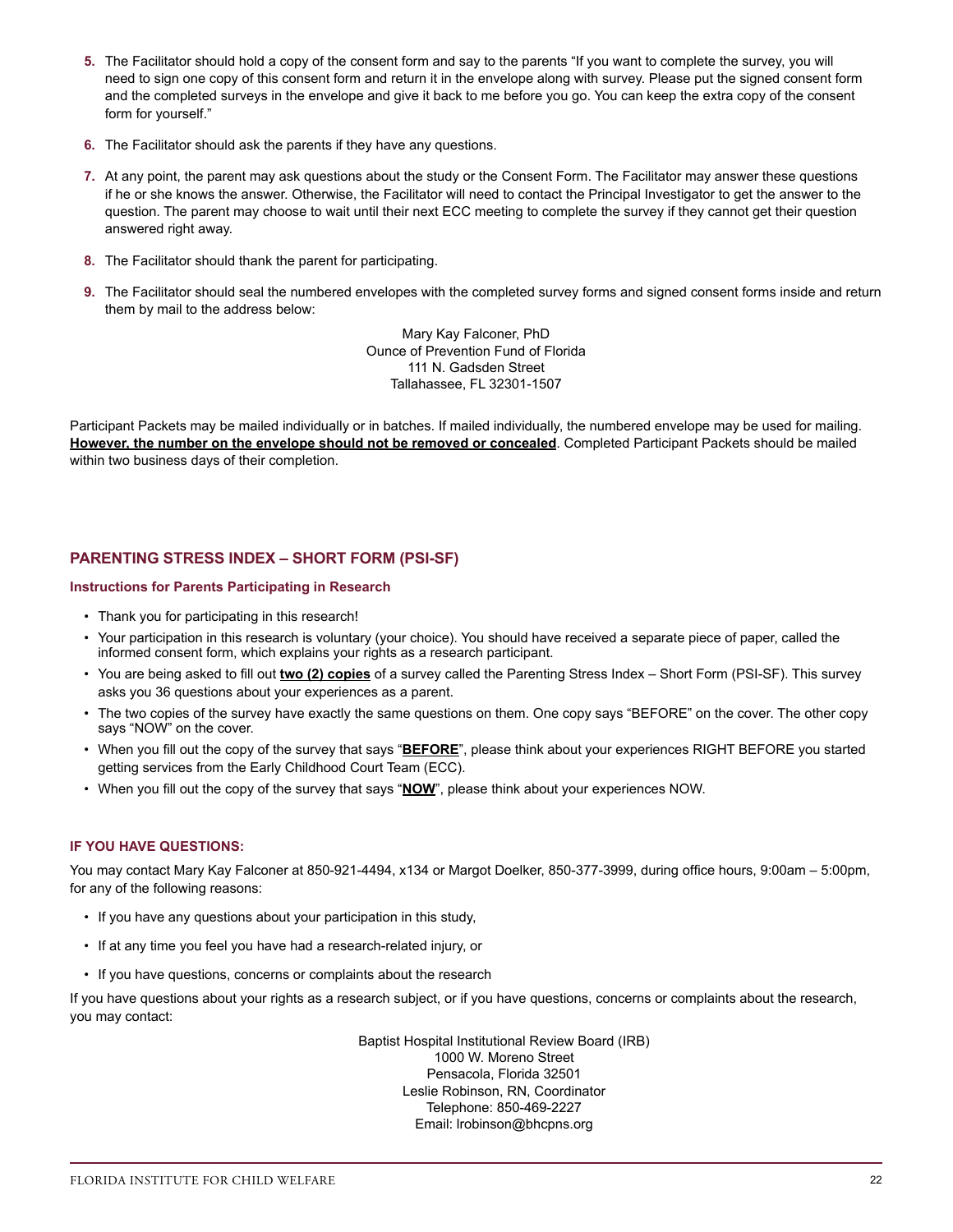# Appendix C

# **COLLABORATION SURVEY QUESTIONNAIRE**

#### **Section 1a: Questions About Your Participation in an Early Childhood Court Team (ECC)**

# **1) I am serving as a member of (check \* as many as apply):**

\_\_\_\_\_\_\_\_\_\_\_\_\_\_\_\_\_\_\_\_\_\_\_\_\_\_\_\_\_\_\_\_\_\_\_\_\_\_\_\_\_\_\_\_\_\_\_\_\_\_\_\_

- $\square$  Escambia ECC
- □ North Okaloosa ECC
- □ South Okaloosa ECC
- $\Box$  Not serving as a member of an ECC

#### **2) In my professional role, I represent:**

- □ FamiliesFirst CBC
- $\Box$  Judicial Circuit 1
- $\square$  Department of Children and Families
- $\square$  Service or Therapy Provider
- $\Box$  Other (please specify)

# **3) I have been a member of an ECC for:**

- $\Box$  1 month or less
- $\Box$  2-6 months
- $\Box$  7-12 months
- □ over 1 year

# **Section 1b: Feedback on Early Childhood Court Goals and Objectives**

- **4) Have the goals of the Early Childhood Court program been clear?**
- ¨ Yes
- $\Pi$  No
- **5) What is your level of satisfaction with the Early Childhood Court program?**
- □ Very Dissatisfied
- $\square$  Dissatisfied
- □ Neutral
- □ Satisfied
- □ Very Satisfied
- □ Don't know

# **Section 1c: Opinions on Early Childhood Court Objectives**

**6) At this point, what is your level of agreement with each of the Early Childhood Court (ECC) objectives:**

*Response Options:*

| <b>Strongly Disagree</b> | <b>Disagree</b>       | Neutral    |
|--------------------------|-----------------------|------------|
| Agree                    | <b>Strongly Agree</b> | Don't know |

#### *Statements:*

- a. Children in families served by ECC will have lower rates of verified and not substantiated findings of maltreatment during their first 4 months of ECC participation compared to families not served by ECC.
- b. Children of families served by ECC will have no deaths due to maltreatment during their first 4 months of ECC participation.
- c. Children of families served by ECC will have higher rates of achieving permanency during their first 6 months participating in an ECC compared to families not served by ECC.
- d. Parents will have improved levels of stress after ECC participation.

#### **Section 1d: Achievements and Challenges in the Early Childhood Court Program**

- **7) At this point, have there been any achievements in the Early Childhood Court Teams that you would like to highlight? If yes, please specify.**
- **8) At this point, do you have any challenges and suggestions to address these challenges in the Early Childhood Court Teams? If yes, please specify.**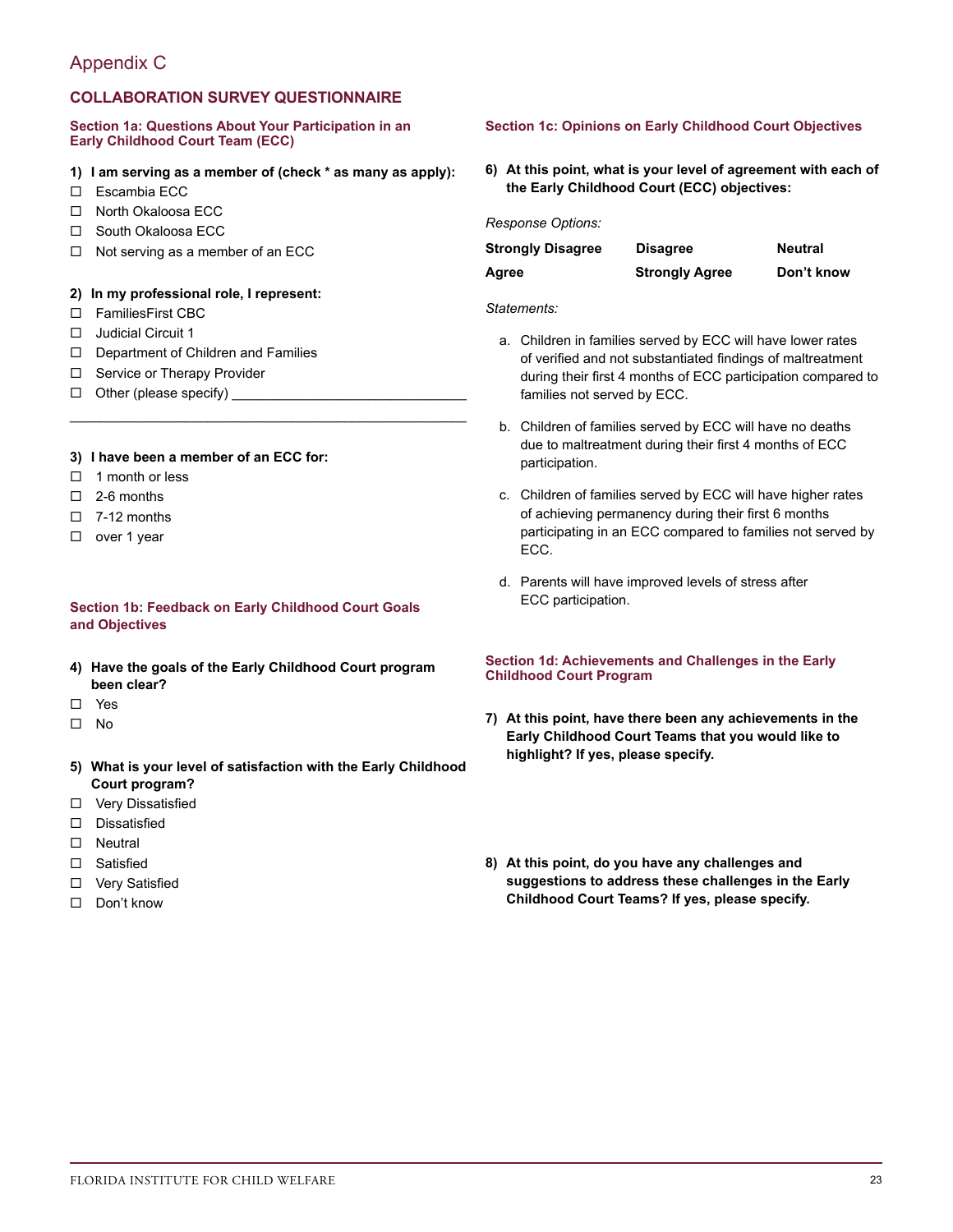#### **Section 2: Statements about Your Collaborative Group** *(Wilder Collaborative Factors Inventory)*

Source: Mattessich, P., Murray-Close, M., & Monsey, B. (2001). Collaboration: What makes it work. Saint Paul, MN: Fieldstone Alliance.

*Response Options:*

| <b>Strongly Disagree</b> | <b>Disagree</b> | <b>Neutral/ No Opinion</b> | Agree | <b>Strongly Agree</b> |
|--------------------------|-----------------|----------------------------|-------|-----------------------|
|                          |                 |                            |       |                       |

*Items:*

#### **History of collaboration or cooperation in the community**

- 1. Agencies in our community have a history of working together.
- 2. Trying to solve problems through collaboration has been common in this community. It's been done a lot before.

#### **Collaborative group seen as a legitimate leader in the community**

- 3. Leaders in this community who are not part of our collaborative group seem hopeful about what we can accomplish.
- 4. Others (in this community) who are not part of this collaboration would generally agree that the organizations involved in this collaborative project are the "right" organization to make this work.

#### **Favorable political and social climate**

- 5. The political and social climate seems to be "right" for starting a collaborative project like this one.
- 6. The time is right for this collaborative project.

#### **Mutual respect, understanding, and trust**

- 7. People involved in our collaboration always trust one another.
- 8. I have a lot of respect for the other people involved in this collaboration.

#### **Appropriate cross section of members**

- 9. The people involved in our collaboration represent a cross section of those who have a stake in what we are trying to accomplish.
- 10.All the organizations that we need to be members of this collaborative group have become members of the group.

# **Members see collaboration as in their self-interest**

11. My organization will benefit from being involved in this collaboration.

#### **Ability to compromise**

12.People involved in our collaboration are willing to compromise on important aspects of our project.

#### **Members share a stake in both process and outcome**

13. The organizations that belong to our collaborative group invest the right amount of time in our collaborative efforts.

- 14.Everyone who is a member of our collaborative group wants this project to succeed.
- 15. The level of commitment among the collaboration participants is high.

#### **Multiple layers of participation**

- 16.When the collaborative group makes major decisions, there is always enough time for members to take information back to their organizations to confer with colleagues about what the decision should be.
- 17.Each of the people who participate in decisions in this collaborative group can speak for the entire organization they represent, not just a part.

#### **Flexibility**

- 18. There is a lot of flexibility when decisions are made; people are open to discussing different options.
- 19.People in this collaborative group are open to different approaches to how we can do our work. They are willing to consider different ways of working.

#### **Development of clear roles and guidelines**

- 20.People in this collaborative group have a clear sense of their roles and responsibilities.
- 21. There is a clear process for making decisions among the partners in this collaboration.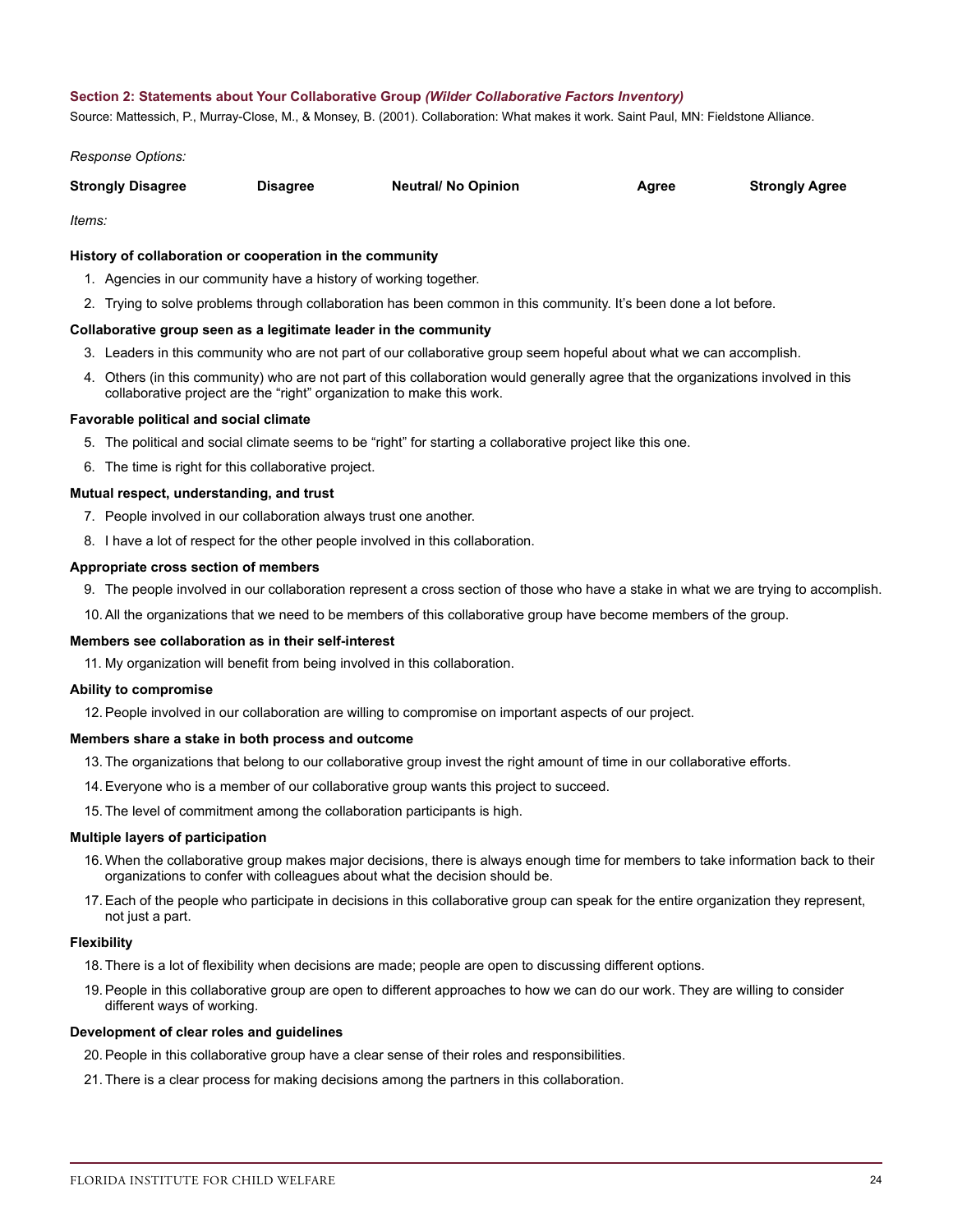| <b>Strongly Disagree</b> | Disagree | <b>Neutral/ No Opinion</b> | Agree | <b>Strongly Agree</b> |
|--------------------------|----------|----------------------------|-------|-----------------------|
|                          |          |                            |       |                       |

*Items: (continued)*

# **Adaptability**

- 22. This collaboration is able to adapt to changing conditions, such as fewer funds than expected, changing political climate, or change in leadership.
- 23. This group has the ability to survive even if it had to make major changes in its plans or add some new members in order to reach its goals.

# **Appropriate pace of development**

- 24. This collaborative group has tried to take on the right amount of work at the right pace.
- 25.We are currently able to keep up with the work necessary to coordinate all the people, organizations, and activities related to this collaborative project.

# **Open and frequent communication**

- 26.People in this collaboration communicate openly with one another.
- 27. I am informed as often as I should be about what goes on in the collaboration.
- 28. The people who lead this collaborative group communicate well with the members.

# **Established informal relationships and communication links**

- 29. Communication among the people in this collaborative group happens both at formal meetings and in informal ways.
- 30. I personally have informed conversations about the project with others who are involved in this collaborative group.

#### **Concrete, attainable goals and objectives**

- 31. I have a clear understanding of what our collaboration is trying to accomplish.
- 32.People in our collaborative group know and understand our goals.
- 33.People in our collaborative group have established reasonable goals.

# **Shared vision**

- 34. The people in this collaborative group are dedicated to the idea that we can make this project work.
- 35. My ideas about what we want to accomplish with this collaboration seem to be the same as the ideas of others.

#### **Unique purpose**

- 36. What we are trying to accomplish with our collaborative project would be difficult for any single organization to accomplish by itself.
- 37. No other organization in the community is trying to do exactly what we are trying to do.

# **Sufficient funds, staff materials, and time**

- 38.Our collaborative group has adequate funds to do what it wants to accomplish.
- 39.Our collaborative group has adequate "people power" to do what it wants to accomplish.

#### **Skilled leadership**

40. The people in leadership positions for this collaboration have good skills for working with other people and organizations.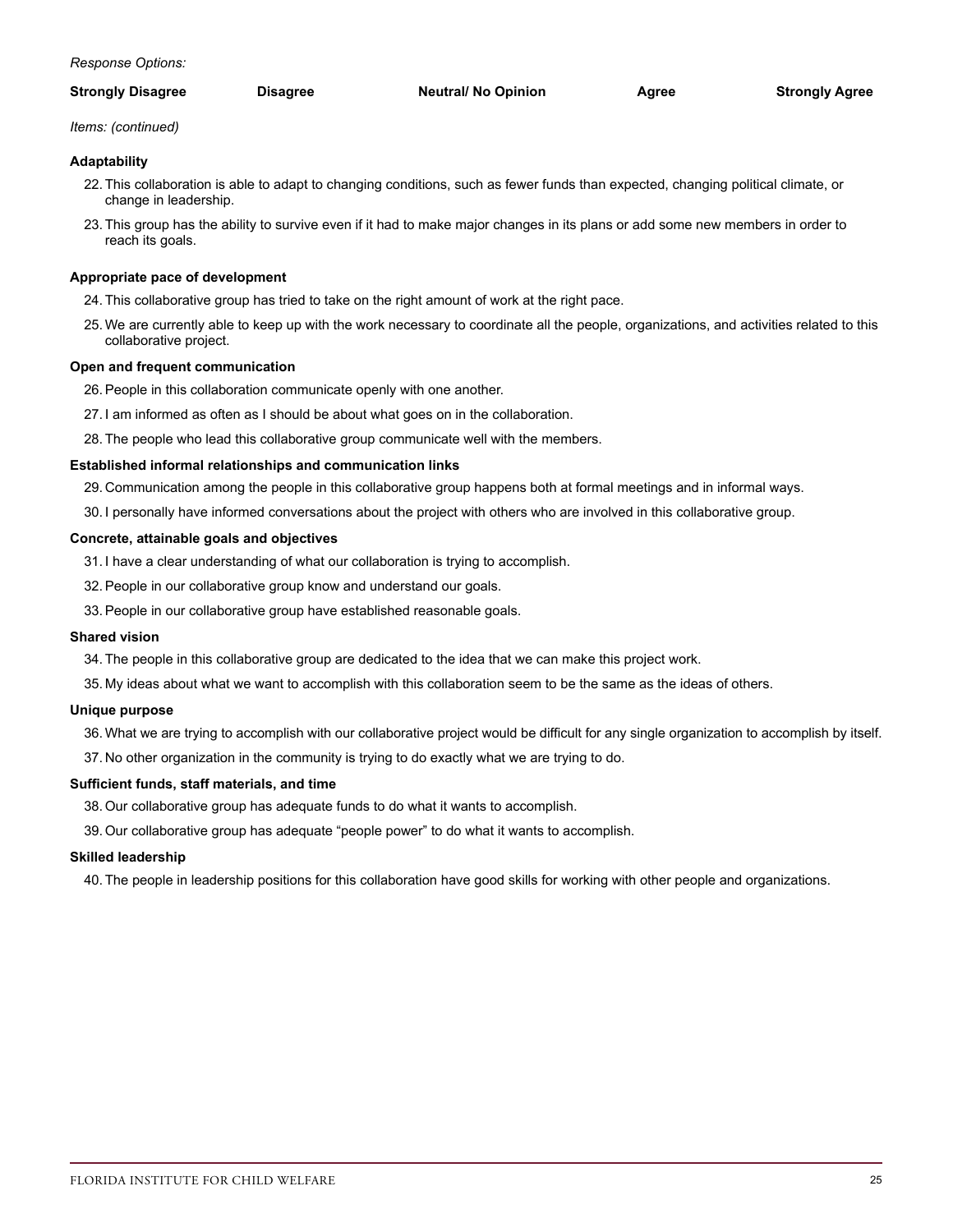# Appendix D

# **EVALUATION OF EARLY CHILDHOOD COURT TEAMS IN ESCAMBIA AND OKALOOSA COUNTIES PARENT INTERVIEW PROTOCOL**

The interviewer will read the following to the interview subject after consent has been obtained:

*Thank you for participating in this interview today. My name is\_\_\_\_\_\_\_\_\_\_\_\_\_ and I work for the Ounce of Prevention Fund of Florida. My organization has received a grant from the Florida Institute for Child Welfare to do a research study on the Early Childhood Court Team here in \_\_\_\_\_\_\_\_\_\_ County. The purpose of this study is to learn whether and how the Early Childhood Court Team is helpful to parents and children.*

*This interview is about your experiences and your opinions. I will be asking you several questions about your experiences with the Early Childhood Court Team. Your participation is voluntary, so it is okay if you decide not to answer any question that you feel uncomfortable with. It is also okay for you to stop the interview whenever you decide to.*

*Do you have any questions before we get started?*

The interview questions are listed below. The interviewer may ask open-ended follow-up questions as he or she deems appropriate.

- **1.** When did you have your first meeting with the Early Childhood Court Team?
- **2.** What usually happens at meetings of the Early Childhood Court Team when you are there?
- **3.** What kinds of services have you received in between meetings of the Early Childhood Court Team?
- **4.** What (if anything) have you found helpful about the Early Childhood Court Team or the services you have received?
- **5.** What (if anything) do you think the Early Childhood Court Team or service providers could have done better?
- **6.** Has your relationship with your child or children changed since you have been involved with the Early Childhood Court Team? If so, how?
- **7.** Do you have any other comments about your experiences with the Early Childhood Court Team?